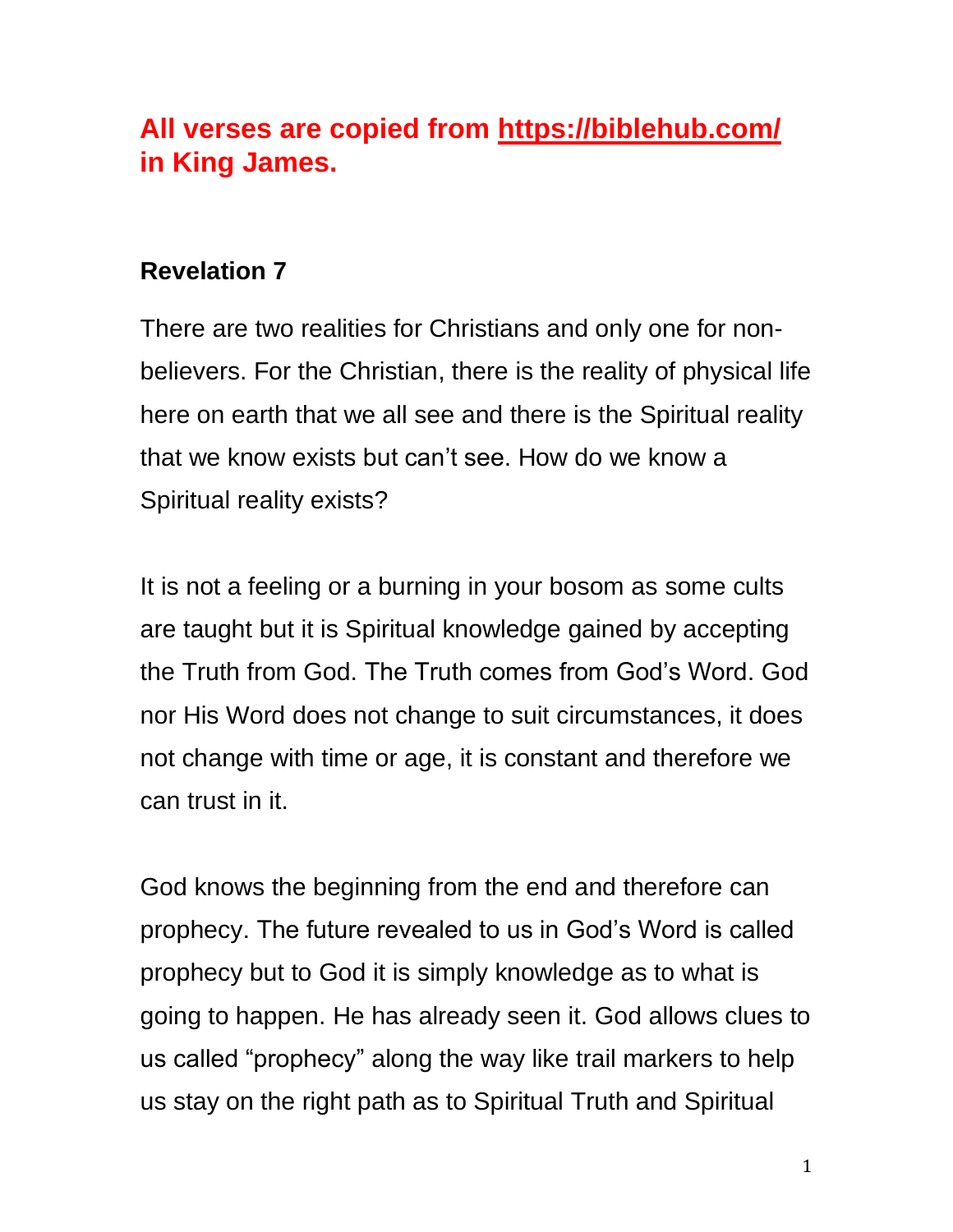Reality. In other words, if we study prophecy, we should be able to understand the times we are in. Jesus told us as much by being aware of nature and of prophesy we should be able to decipher where we are in the timeline of earth. If Israel's Spiritual eyes had been opened when they read much of the Old Testament "the Law and the Prophets" they would have been able to identify the Messiah when He came. But they did not, they only saw with their physical eyes, desiring power over others rather than submitting to God.

Physical reality can be a deception, lying to our very eyes and ears, convincing us that it is better to follow the physical reality than to learn and deal with Spirituality and Truth. One is temporal or worldly the other is eternal or Spiriutal.

The pull is strong from the world and this physical reality, but it is deceptive in the end. Those who traffic in the physical reality even though they don't know it, they serve a master of that realm.

All those who deny the Creator are subject to the creation including evil within that creation. The master of this world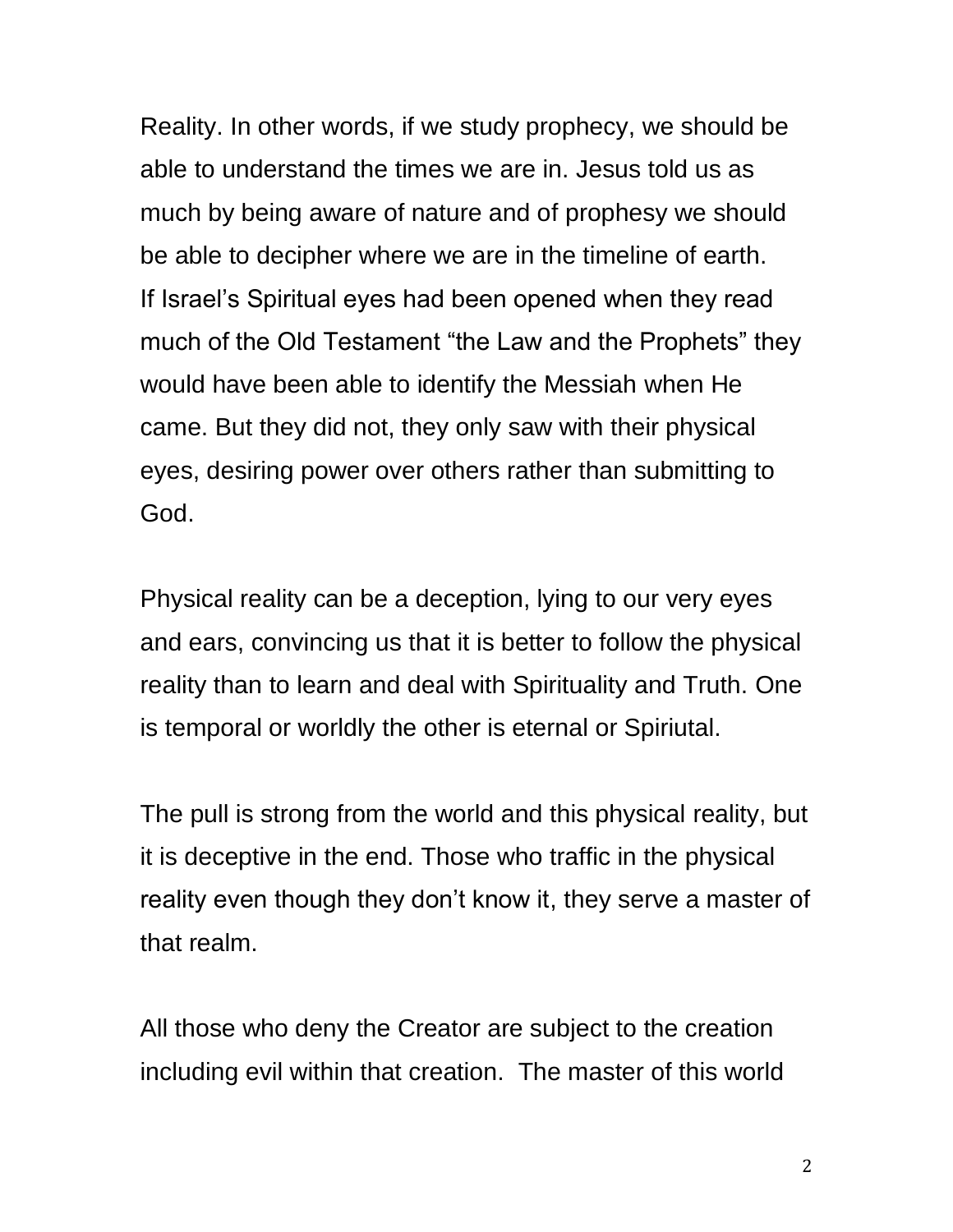as we have learned in our studies is Satan, he is the Prince of the Air, the ruler of this world. Satan gives humans the ability to deceive other humans for personal gain, power, or just evil meanness. It is a means to an end for Satan. Satan hates God and the only way Satan can hurt God is hurt what God loves and that is mankind.

God gave us a warning through His Son Jesus how to walk through this time on earth, in Luke 16.

> *Luke 16[:1A](http://biblehub.com/luke/16-1.htm)nd he said also unto his disciples, There was a certain rich man, which had a steward; and the same was accused unto him that he had wasted his goods. [2A](http://biblehub.com/luke/16-2.htm)nd he called him, and said unto him, How is it that I hear this of thee? give an account of thy stewardship; for thou mayest be no longer steward. [3T](http://biblehub.com/luke/16-3.htm)hen the steward said within himself, What shall I do? for my lord taketh away from me the stewardship: I cannot dig; to beg I am ashamed. [4I](http://biblehub.com/luke/16-4.htm) am resolved what to do, that, when I am put out of the stewardship, they may receive me into their houses. [5S](http://biblehub.com/luke/16-5.htm)o he called every one of his lord's debtors unto him, and said unto the first, How much owest thou unto my lord? [6A](http://biblehub.com/luke/16-6.htm)nd he said, An hundred measures of oil. And he said unto him, Take thy bill, and sit down quickly, and write fifty. [7T](http://biblehub.com/luke/16-7.htm)hen said he to another, And how much owest thou? And he said, An hundred measures of wheat. And he said unto him, Take thy bill, and write fourscore. [8A](http://biblehub.com/luke/16-8.htm)nd the lord commended (emphasis mine) the unjust steward, because he had done wisely: for the children of this world are in their generation wiser than the children of light. [9A](http://biblehub.com/luke/16-9.htm)nd I say unto you, Make to yourselves friends of the mammon of unrighteousness; that, when ye fail, they may*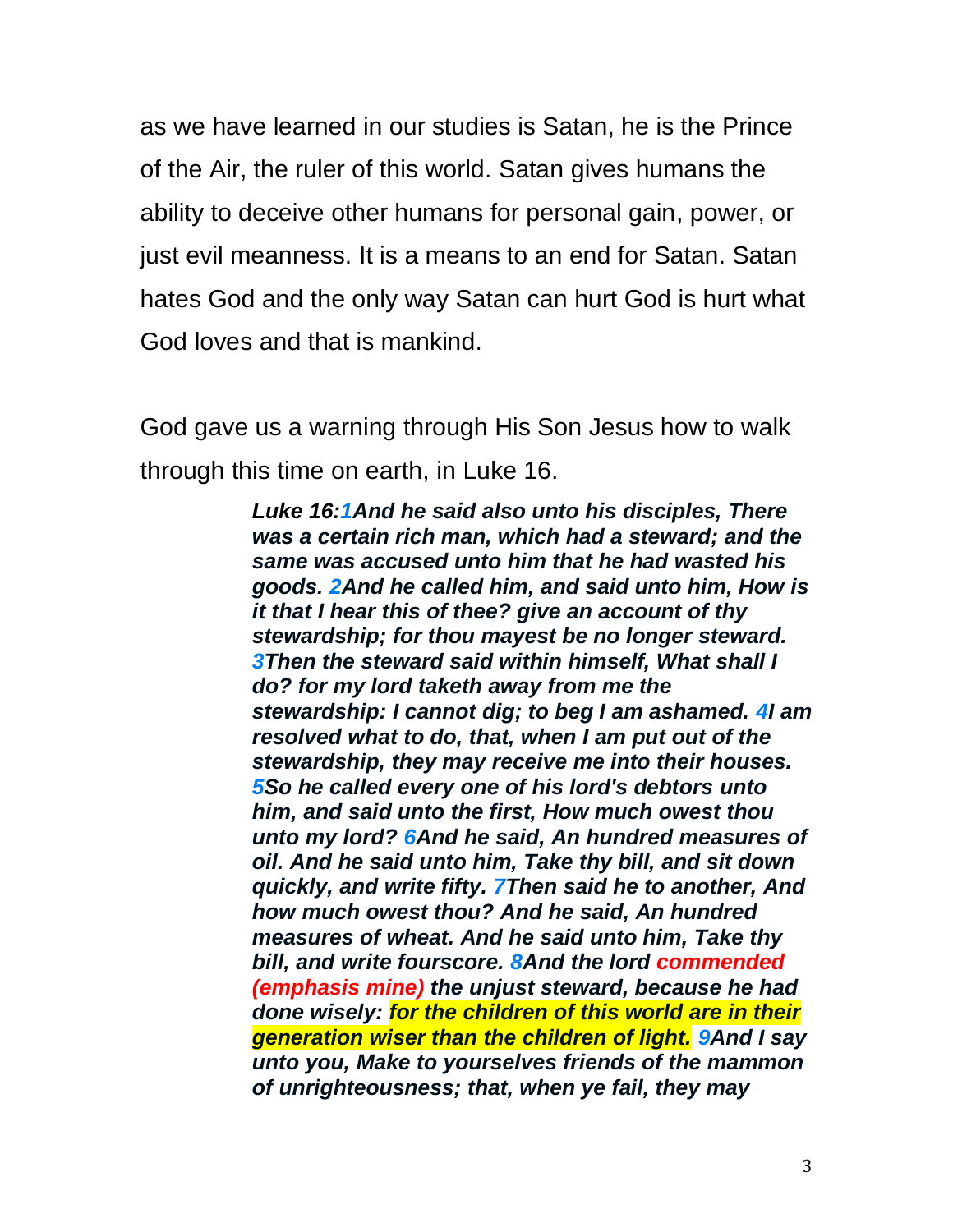*receive you into everlasting habitations.*

*[10H](http://biblehub.com/luke/16-10.htm)e that is faithful in that which is least is faithful also in much: and he that is unjust in the least is unjust also in much. [11I](http://biblehub.com/luke/16-11.htm)f therefore ye have not been faithful in the unrighteous mammon, who will commit to your trust the true riches? [12A](http://biblehub.com/luke/16-12.htm)nd if ye have not been faithful in that which is another man's, who shall give you that which is your own? [13N](http://biblehub.com/luke/16-13.htm)o servant can serve two masters: for either he will hate the one, and love the other; or else he will hold to the one, and despise the other. Ye cannot serve God and mammon. (emphasis mine)*

("True riches" are Spiritual things not physical things.)

From vs 8 the word "Commended"

**Cognate: 1867** *epainéō* (from [1909](http://biblehub.com/greek/1909.htm) */epí*, "*on*, fitting" which intensifies [134](http://biblehub.com/greek/134.htm) */ainéō*, "to praise") – to praise in a fitting (apt) manner, i.e. as appropriate (adequate) to the situation; hence, *to accredit in full* (*proper*) *measure*.

God is saying that the children who give themselves to the reality of the flesh are wiser in the things of the flesh than those who give themselves to the Spiritual. You might be a winner in worldly things but you still lose in eternal things.

It is not a game we are engaged in, it is life and life has two aspects, the temporal or physical earthly and the eternal or Spiritual. The person who invests in the temporal may have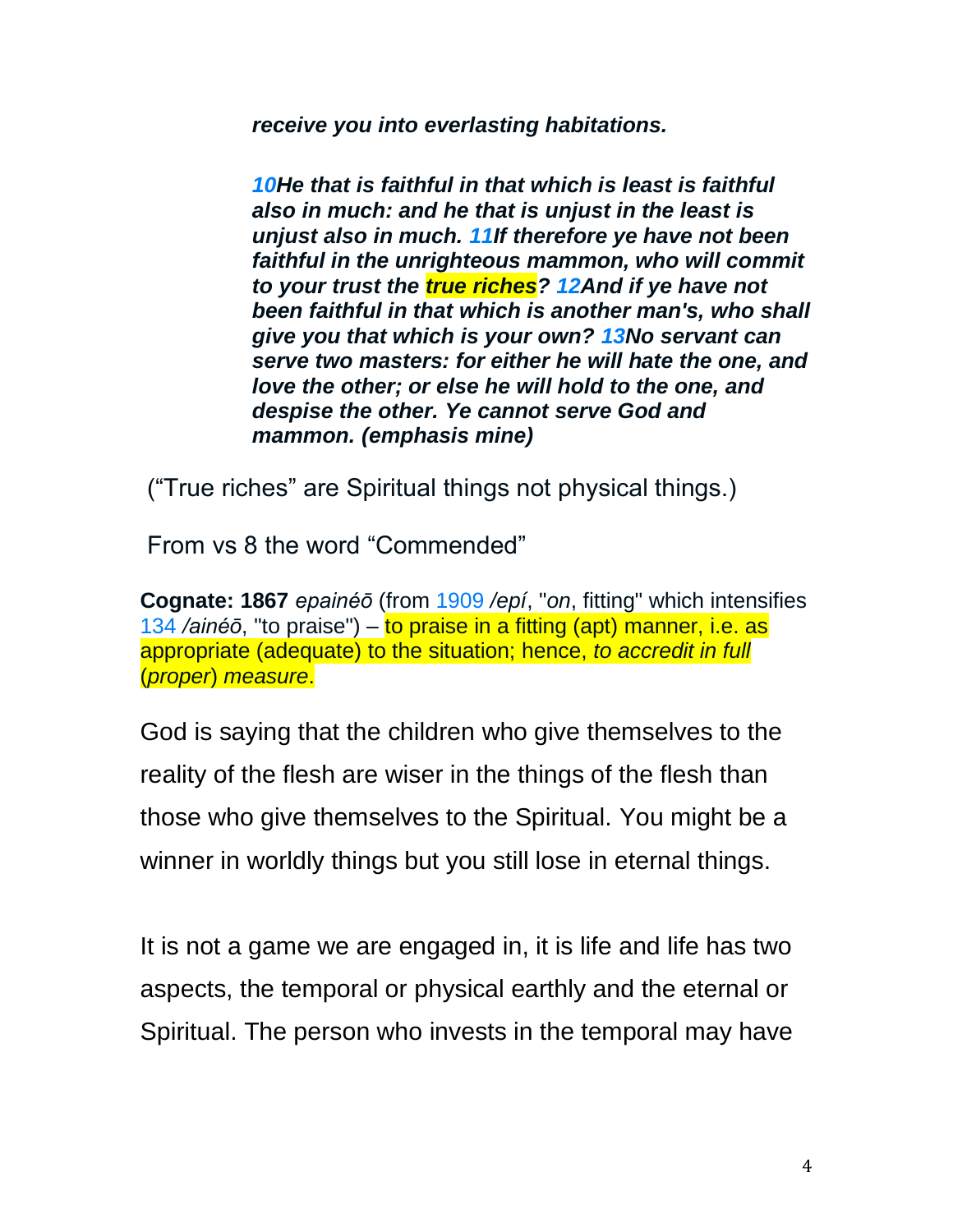great gains for a season but for eternity those gains are meaningless, a total loss.

God could see how the evil and devious humans who reject Christ as Savior sometimes dupe us as believers in this world. So, what was God's advice to us as believers?

#### *Matthew 10:16 Behold, I send you forth as sheep in the midst of wolves: be ye therefore wise as serpents, and harmless as doves.*

What God is saying is that the world, those who thrive by loving life in this reality of the flesh under the control of Satan will try to take your very lives, so we are to be skillful, as we move through physical life but being keenly aware of the danger that surrounds us.

> *Matthew 10:16 Behold, I am sending you out like sheep among wolves; therefore be as shrewd as snakes and as innocent as doves.*

*John 18:36 Jesus answered, My kingdom is not of this world: if my kingdom were of this world, then would my servants fight, that I should not be delivered to the Jews: but now is my kingdom not from hence.*

Jesus clearly says this world in its current condition at the time of His Crucifixion is not His Kingdom. If it "were of this world His servants would fight". So, where does that leave us with the idea of resisting to save our lives here? A great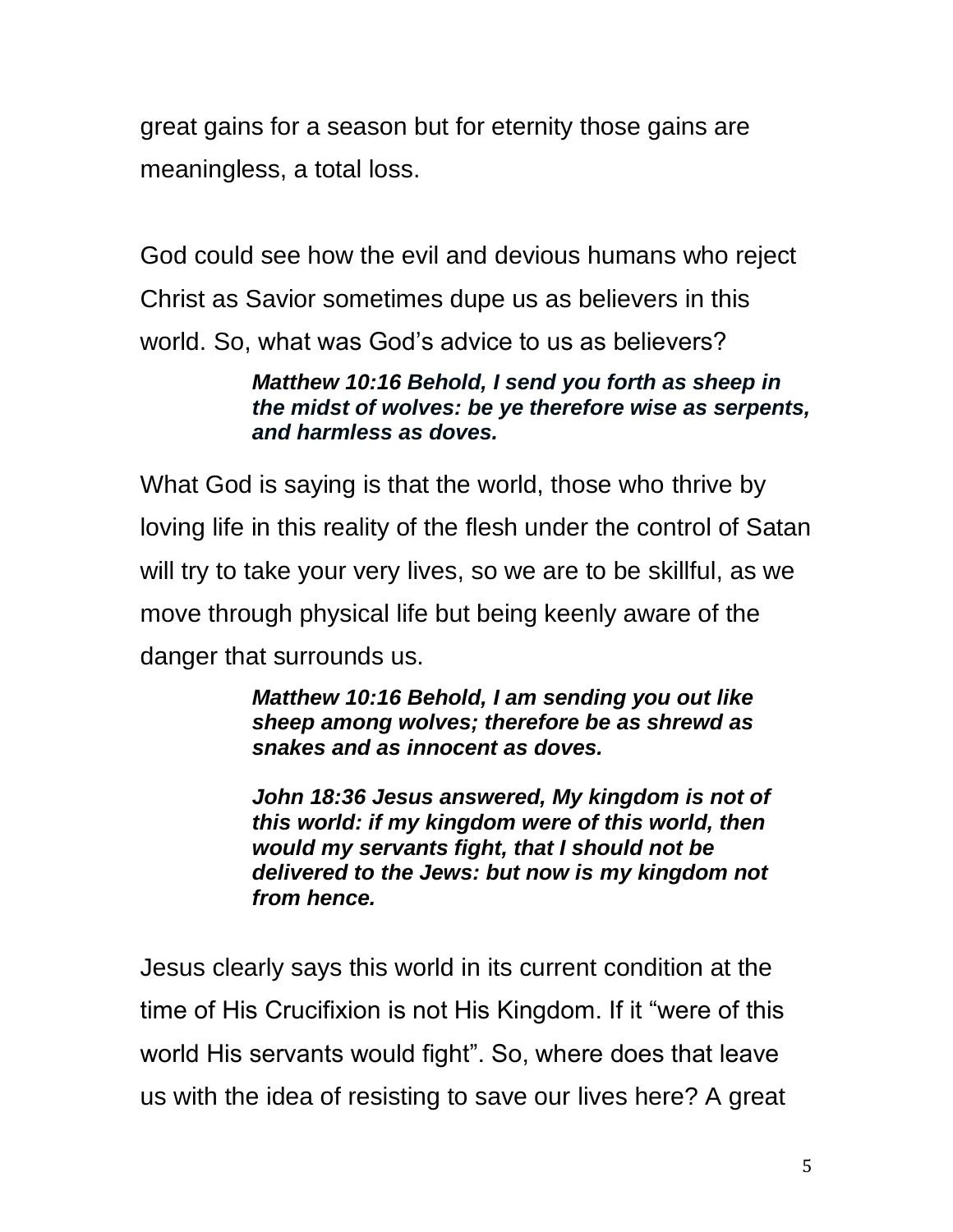question for another day, one that is worth pondering and searching out God's Truth. That time is rapidly approaching as to what lengths we should go to, to save our physical lives at the cost of other's lives?

One last comment on today's headlines;

[https://www.theepochtimes.com/mkt\\_breakingnews/us-and](https://www.theepochtimes.com/mkt_breakingnews/us-and-china-race-to-control-the-future-through-artificial-intelligence_4109862.html?utm_source=News&utm_medium=email&utm_campaign=breaking-2021-11-27-4&mktids=42733775e6102161f1754f4ae395e27f&est=ye8qtXcgfYaQvgixN5cOQ0WNDer7Vl2mVTTb3XkNMTs%2BM81u3wGlmZxzhA%3D%3D)[china-race-to-control-the-future-through-artificial](https://www.theepochtimes.com/mkt_breakingnews/us-and-china-race-to-control-the-future-through-artificial-intelligence_4109862.html?utm_source=News&utm_medium=email&utm_campaign=breaking-2021-11-27-4&mktids=42733775e6102161f1754f4ae395e27f&est=ye8qtXcgfYaQvgixN5cOQ0WNDer7Vl2mVTTb3XkNMTs%2BM81u3wGlmZxzhA%3D%3D)[intelligence\\_4109862.html?utm\\_source=News&utm\\_medium](https://www.theepochtimes.com/mkt_breakingnews/us-and-china-race-to-control-the-future-through-artificial-intelligence_4109862.html?utm_source=News&utm_medium=email&utm_campaign=breaking-2021-11-27-4&mktids=42733775e6102161f1754f4ae395e27f&est=ye8qtXcgfYaQvgixN5cOQ0WNDer7Vl2mVTTb3XkNMTs%2BM81u3wGlmZxzhA%3D%3D) [=email&utm\\_campaign=breaking-2021-11-27-](https://www.theepochtimes.com/mkt_breakingnews/us-and-china-race-to-control-the-future-through-artificial-intelligence_4109862.html?utm_source=News&utm_medium=email&utm_campaign=breaking-2021-11-27-4&mktids=42733775e6102161f1754f4ae395e27f&est=ye8qtXcgfYaQvgixN5cOQ0WNDer7Vl2mVTTb3XkNMTs%2BM81u3wGlmZxzhA%3D%3D) [4&mktids=42733775e6102161f1754f4ae395e27f&est=ye8qt](https://www.theepochtimes.com/mkt_breakingnews/us-and-china-race-to-control-the-future-through-artificial-intelligence_4109862.html?utm_source=News&utm_medium=email&utm_campaign=breaking-2021-11-27-4&mktids=42733775e6102161f1754f4ae395e27f&est=ye8qtXcgfYaQvgixN5cOQ0WNDer7Vl2mVTTb3XkNMTs%2BM81u3wGlmZxzhA%3D%3D) [XcgfYaQvgixN5cOQ0WNDer7Vl2mVTTb3XkNMTs%2BM81](https://www.theepochtimes.com/mkt_breakingnews/us-and-china-race-to-control-the-future-through-artificial-intelligence_4109862.html?utm_source=News&utm_medium=email&utm_campaign=breaking-2021-11-27-4&mktids=42733775e6102161f1754f4ae395e27f&est=ye8qtXcgfYaQvgixN5cOQ0WNDer7Vl2mVTTb3XkNMTs%2BM81u3wGlmZxzhA%3D%3D) [u3wGlmZxzhA%3D%3D](https://www.theepochtimes.com/mkt_breakingnews/us-and-china-race-to-control-the-future-through-artificial-intelligence_4109862.html?utm_source=News&utm_medium=email&utm_campaign=breaking-2021-11-27-4&mktids=42733775e6102161f1754f4ae395e27f&est=ye8qtXcgfYaQvgixN5cOQ0WNDer7Vl2mVTTb3XkNMTs%2BM81u3wGlmZxzhA%3D%3D)

The major nations of the world are in a new race; some have a big head start beginning back in the 60's trying to develop Artificial Intelligence. The new idea is called the Fourth Industrial Revolution which bring man and machine together in one entity. It is also called "singularity".

In the article the US has the decisive lead for the moment, but China is closing in fast. China will likely be the winner in some form simply due to their unfettered attitude of a single human beings have no value unless they are of a value to the state.

America still is constrained by some moral ethics, which are quickly dissolving into the abyss. Rapture would certainly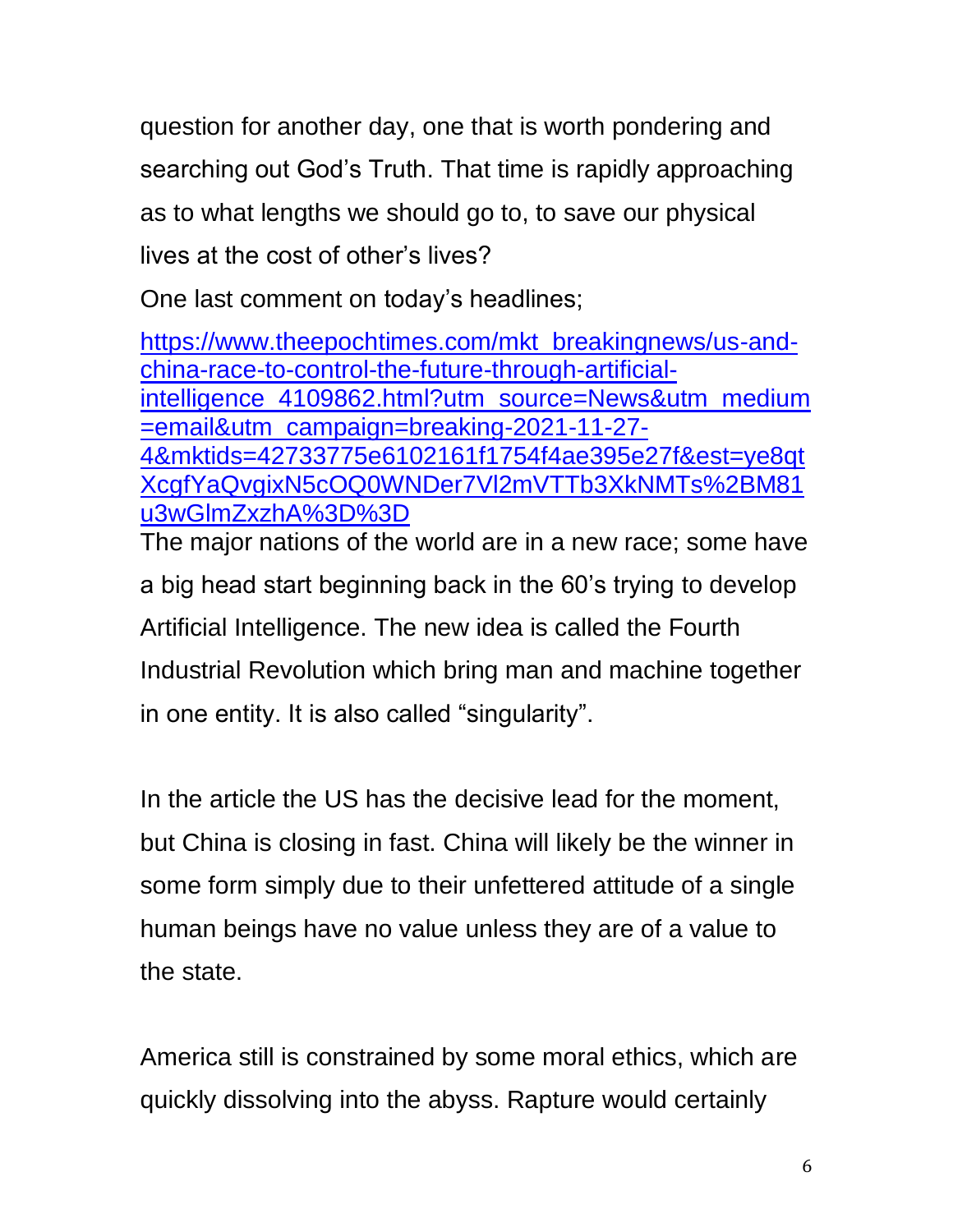help the world and America in shedding any shackles of morality and allow for a headlong run at this new AI technology.

I sent the article to all of you so if you are interested in what the world is feverishly working on, take the time to read it. It is lengthy but well written.

One other news item, Gen Flynn was recently quoted as saying that America is a Christian/Judeo nation and should have one religion. The left and anyone who is a non-believer does not understand what he is saying and their ignorance is revealed in these editorial posts. You won't find a more liberal progressive company than yahoo, revealed by its readers who in some form claim some spiritual knowledge and truth.

[https://www.yahoo.com/news/letters-editor-want-one-nation-](https://www.yahoo.com/news/letters-editor-want-one-nation-110023124.html)[110023124.html](https://www.yahoo.com/news/letters-editor-want-one-nation-110023124.html)

Now to our study of Revelation 7

## **God's People will Be Preserved**

**[1A](http://biblehub.com/revelation/7-1.htm)nd after these things I saw four angels standing on the four corners of the earth, holding the four**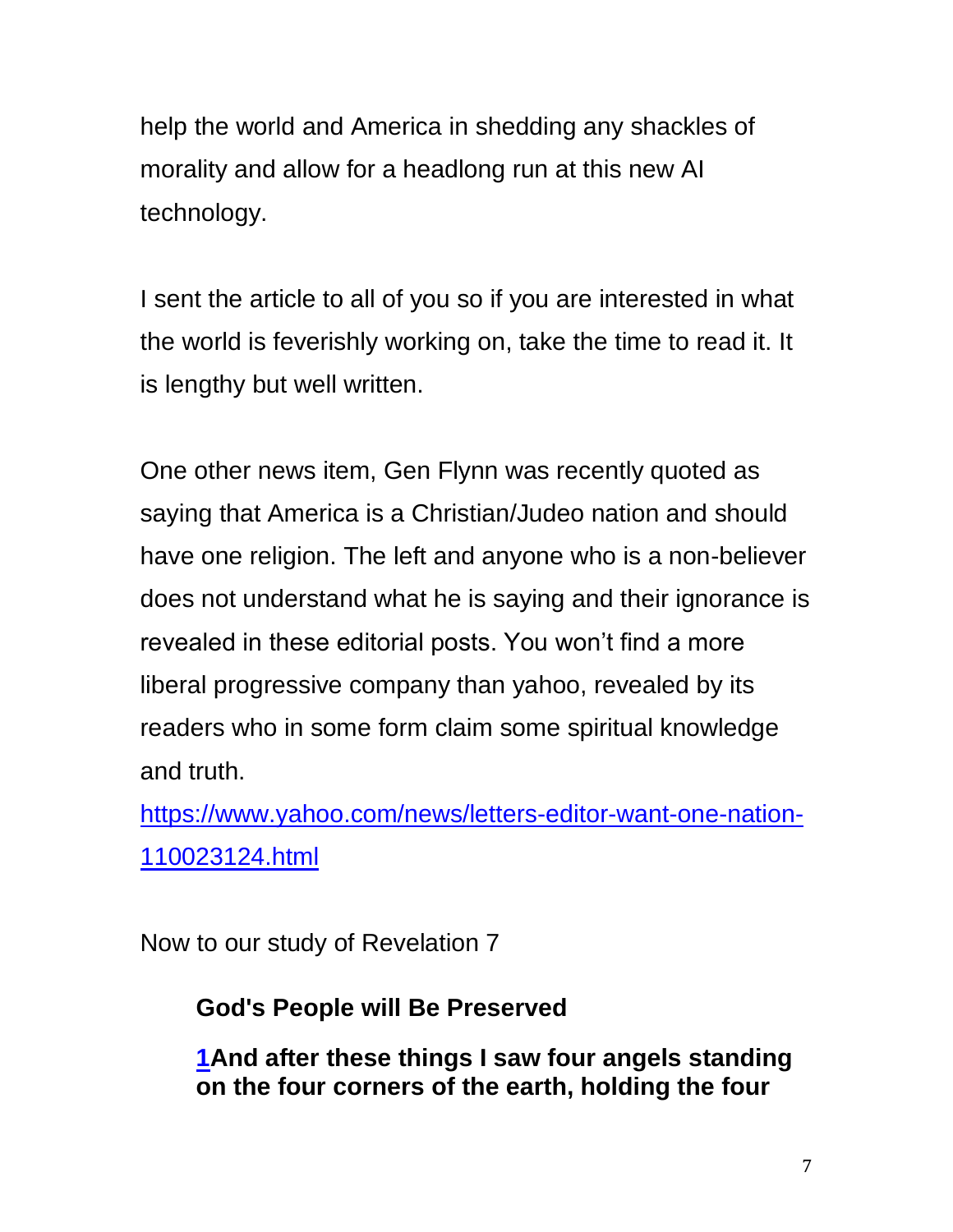## **winds of the earth, that the wind should not blow on the earth, nor on the sea, nor on any tree.**

Winds can be destructive or constructive; the good news is in this scenario no more **d**estruction the bad news is, no more **c**onstruction. With no wind there is no cloud movement, no cloud movement, no rain. Rain is a cleansing element as well as a nurturing element. When it ceases to exist all kinds of bad things happen. No pollination, no watering of the ground, no shade, little or subdued evaporation.

**[2A](http://biblehub.com/revelation/7-2.htm)nd I saw another angel ascending from the east, having the seal of the living God: and he cried with a loud voice to the four angels, to whom it was given to hurt the earth and the sea, [3S](http://biblehub.com/revelation/7-3.htm)aying, Hurt not the earth, neither the sea, nor the trees, till we have sealed the servants of our God in their foreheads.**

A mighty angel rises from the east with orders to the four destroying angles not to begin yet; why the EAST? The east is associated with God at many levels; The tent of meeting always had its front facing East.

> *Numbers 3:38"And those to encamp before the Tabernacle on the east, before the Tent of Meeting toward the sunrise, were [Moses](http://www.keyway.ca/htm2002/moses.htm) and [Aaron](http://www.keyway.ca/htm2002/aaron.htm) and his sons, having charge of the rites within the sanctuary, whatever had to be done for the people of Israel"*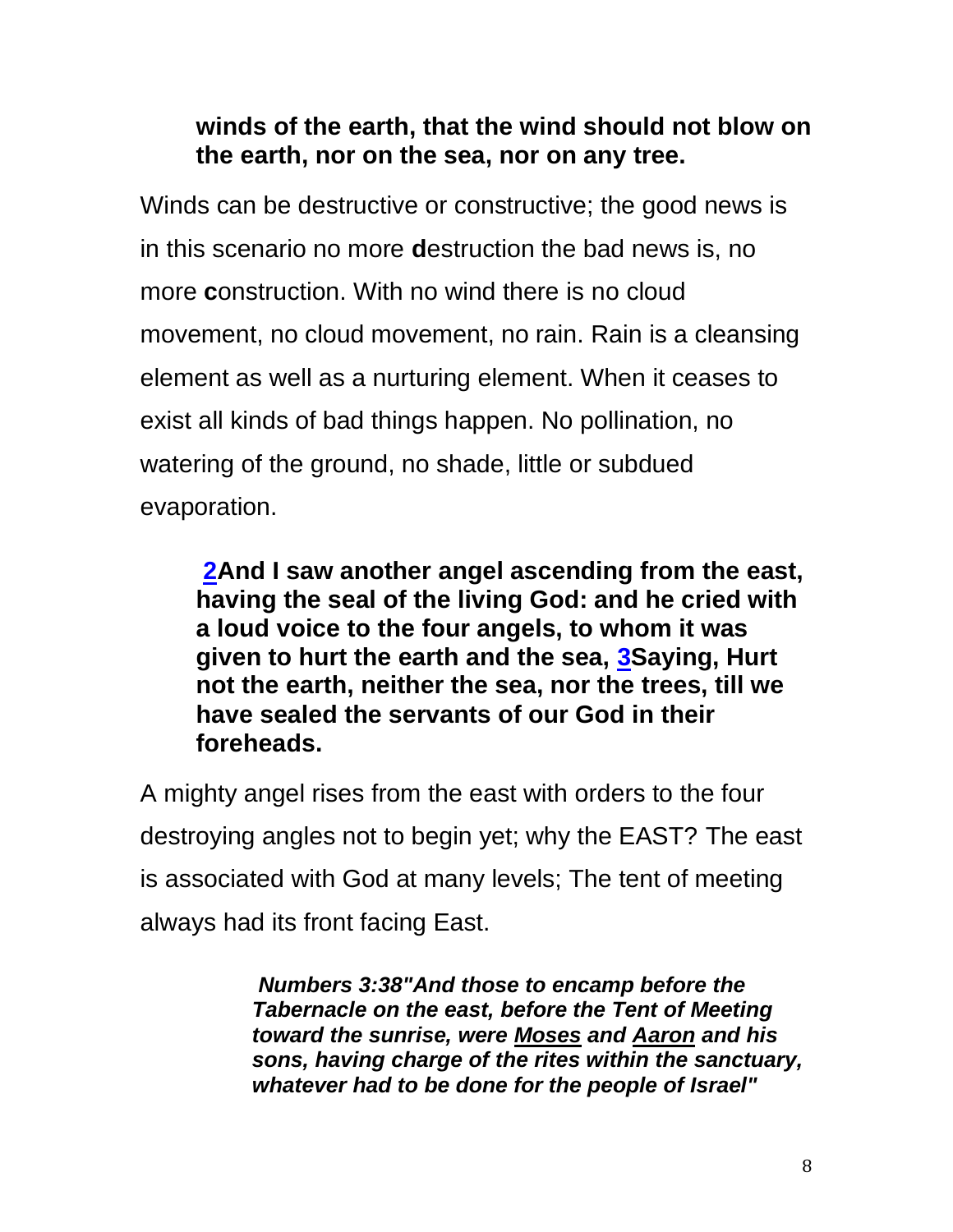The front of the Temple in Jerusalem faced east and when God's presence departed from that temple in Ezekiel it departed to the east. This is not the mystical east and to be clear east has no terminus like north or south with one exception. That exception is the Temple or even Jerusalem. God's time clock on earth is Jerusalem, everything seems to revolve around that specific location. There is too much to discuss as to the importance of New Jerusalem that appears in Revelation 22. The significance of "east" goes all the way back to the beginning of Genesis, again too much to consider with just a few words. Perhaps we can look at it in depth someday, God willing.

Our world is round and if you exclude the importance of Israel/Jerusalem/Temple when you go east or west you continue as there is no place that east or west starts or finishes.

So why is this angel and all things associated with God centered on the East? The Bible has an answer from Jesus own lips.

> *Matthew 24: [27F](http://biblehub.com/matthew/24-27.htm)or as lightning that comes from the east is visible even in the west, so will be the coming of the Son of Man.*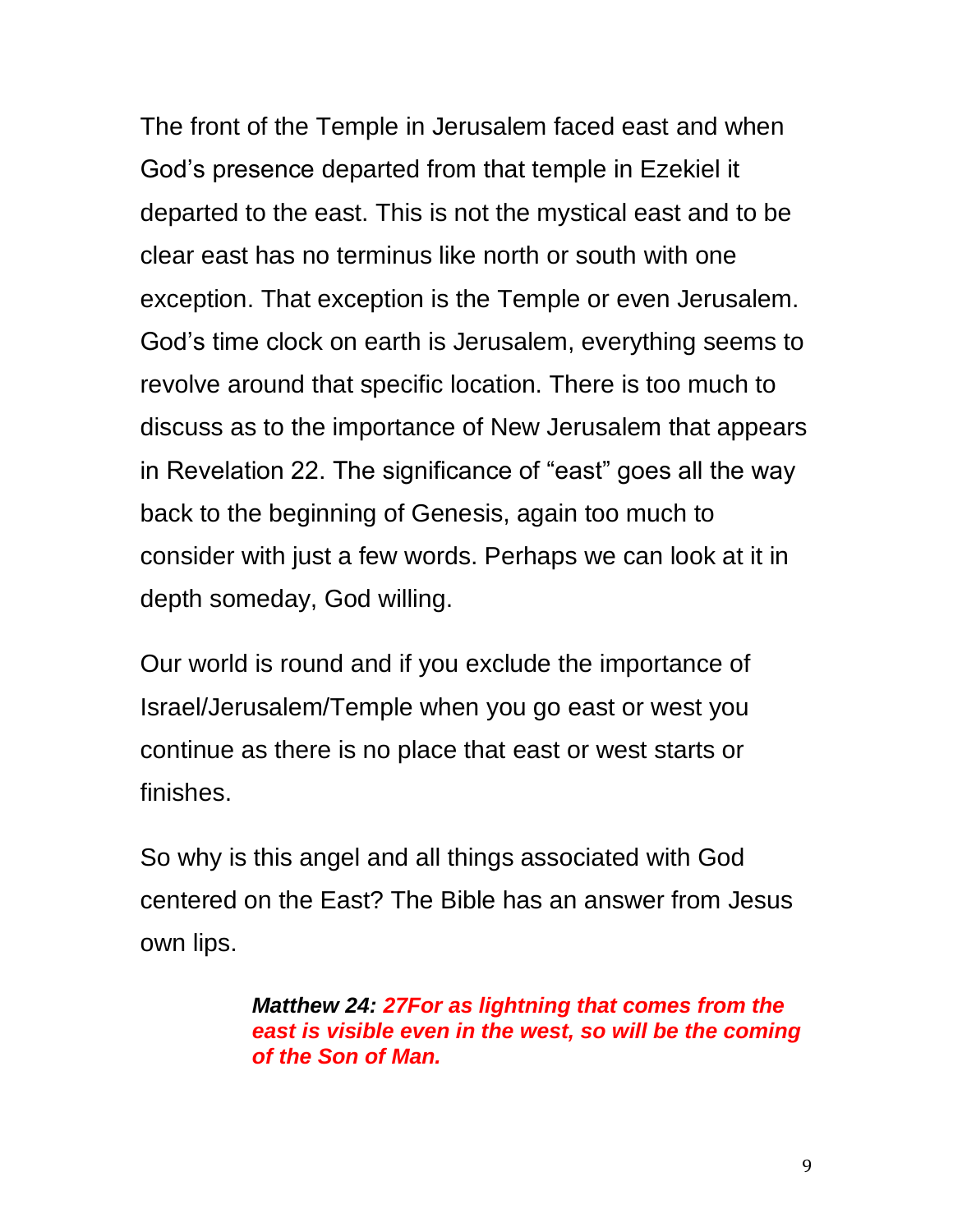The east is a symbol of eternity, where Jesus and God and the Holy Spirit have lived, in eternity. East as in these verses is symbolic of not a direction but a time and a place combined. A time that is endless in either direction east or west and a dimension that is only visible in the Spiritual realm of God. If you were in space, which way is north, south, east or west? Cardinal directions mean nothing in space. God chose the direction of East on the earth because that is where He made the sun to seem to rise and start each day as a reference to Jerusalem and specifically the Temple. It is symbolic of His Son's eternal rising to save mankind. So as Jesus says again in a symbolic way just like lighting can be seen in the east it is also seen in the west as will Jesus' coming be seen around the world in an instant like a flash of lightening. There will be no time to prepare, Rapture will happen in an instant in the blink of an eye.

#### *1 Corinthians 15:52 In a moment, in the twinkling of an eye, at the last trump: for the trumpet shall sound, and the dead shall be raised incorruptible, and we shall be changed.*

So, the command from God through this Angel in the East is to hurt the earth itself but He puts that on hold for a short time and for a specific reason.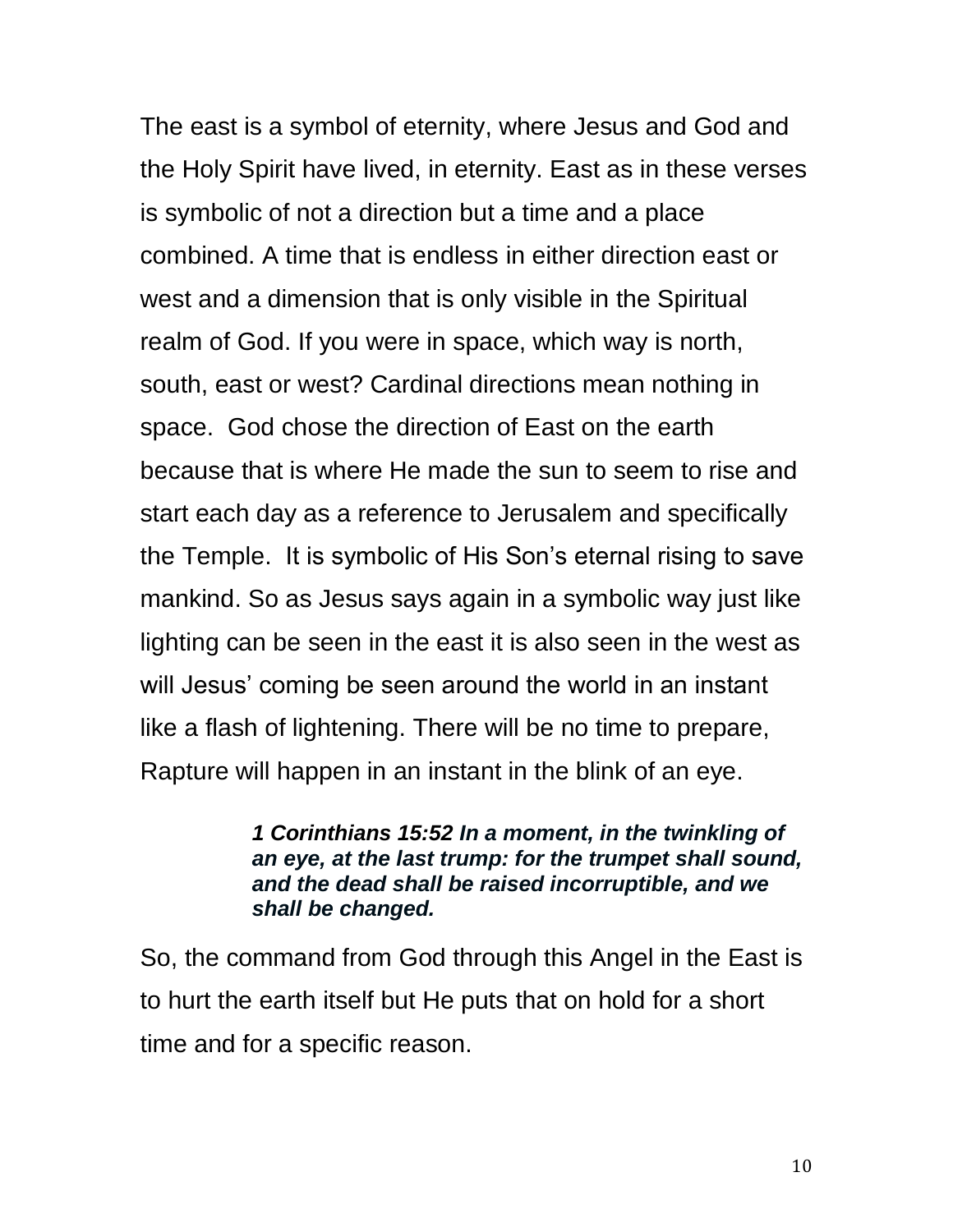**144,000 Sealed**

**[4A](http://biblehub.com/revelation/7-4.htm)nd I heard the number of them which were sealed:** *and there were* **sealed an hundred** *and* **forty**  *and* **four thousand of all the tribes of the children of Israel.**

From the time that God called Jacob by renaming him Israel

the number 12 has been significant.

*Genesis 35[:10A](http://biblehub.com/genesis/35-10.htm)nd God said unto him, Thy name is Jacob: thy name shall not be called any more Jacob, but Israel shall be thy name: and he called his name Israel.*

*Genesis 35[:22…](http://biblehub.com/genesis/35-22.htm)…..Now the sons of Jacob were twelve: [23T](http://biblehub.com/genesis/35-23.htm)he sons of Leah; Reuben, Jacob's firstborn, and Simeon, and Levi, and Judah, and Issachar, and Zebulun: [24T](http://biblehub.com/genesis/35-24.htm)he sons of Rachel; Joseph, and Benjamin: [25A](http://biblehub.com/genesis/35-25.htm)nd the sons of Bilhah, Rachel's handmaid; Dan, and Naphtali: [26A](http://biblehub.com/genesis/35-26.htm)nd the sons of Zilpah, Leah's handmaid; Gad, and Asher: these are the sons of Jacob, which were born to him in Padanaram.*

**Reuben, Simeon, Levi, Judah, Issachar, Zebulun, Joseph, Benjamin, Dan, Naphtali, Gad, and Asher**

As we studied Revelation 4, we were introduced to the 24 seats and 24 elders that occupied them.

There are of course several tendered opinions each with their own evidence to prove their opinion. After reading several of them I lean toward the notion of the first 12 being the sons of Jacob; the 12 tribes of Israel. The second 12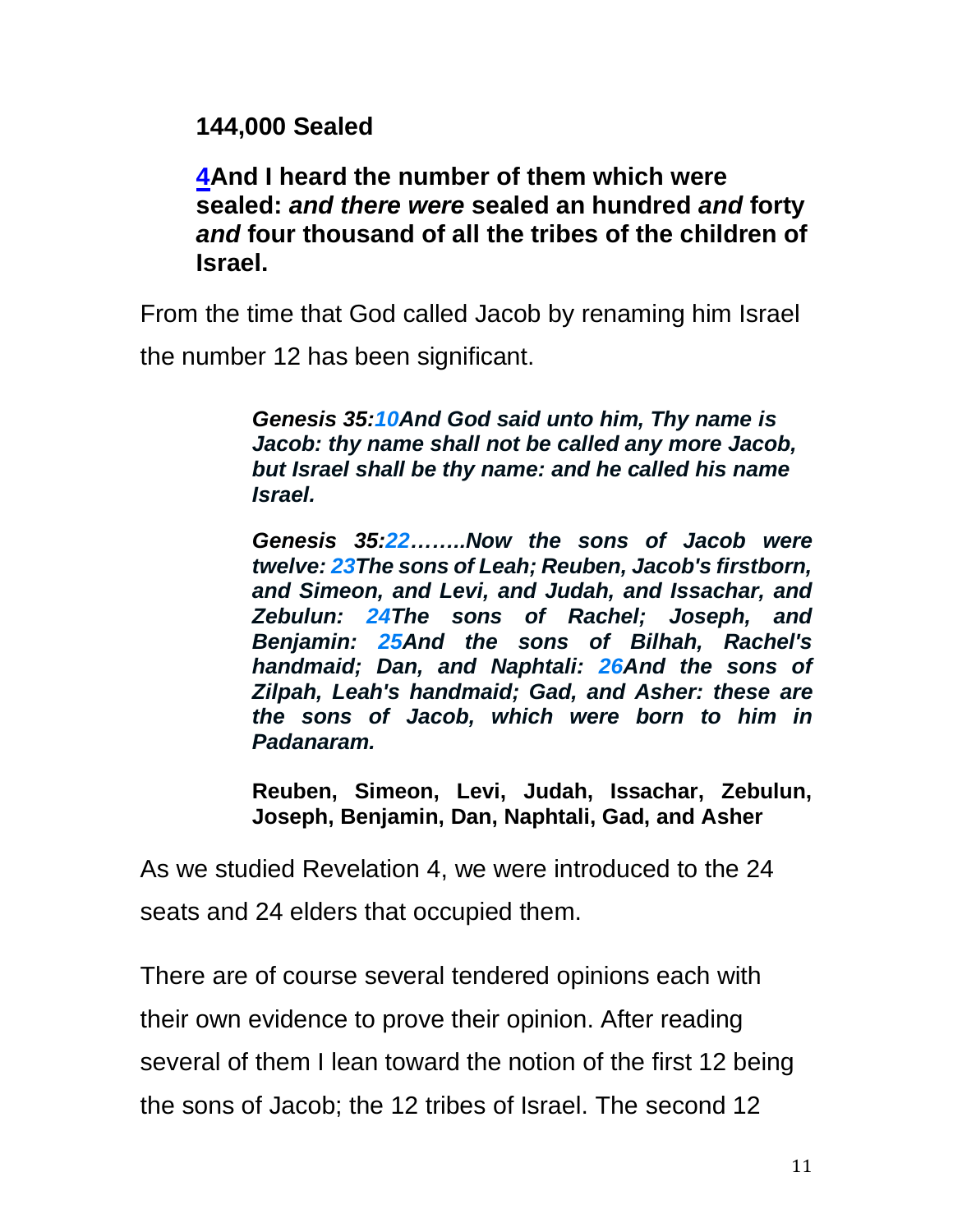would be the 12 Disciples of Christ. We will find later in Revelation a description of the construction pattern of the New Jerusalem that sheds light on this as well with 12 gates.

> *Revelation 21:12 It had a great, high wall, [f](https://biblia.com/bible/esv/Rev.21.12-14#footnote1)with twelve gates, and at the gates twelve angels, and on the gates the names of the twelve tribes of the sons of Israel were inscribed— <sup>13</sup> on the east three gates, on the north three gates, on the south three gates, and on the west three gates. <sup>14</sup> And the wall of the city had twelve [g](https://biblia.com/bible/esv/Rev.21.12-14#footnote2) foundations, and [h](https://biblia.com/bible/esv/Rev.21.12-14#footnote3)on them were the twelve names of the twelve apostles of the Lamb.*

The twelve sons and the offspring of 12 sons of Jacob or Israel have been the apple of God's eye.

#### *Zechariah 2:8 For thus saith the LORD of hosts; After the glory hath he sent me unto the nations which spoiled you: for he that toucheth you toucheth the apple of his eye.*

Israel was intended by God to be a light unto the world, to bring good tidings and bring through their linage the Savior; to walk their lives with God as a demonstration to the world on how to worship the Creator God through obedience. The focal point was to be Jerusalem and specifically the Temple of God.

Israel was the Bride of God, and His intent was that she be beautiful in her walk and the whole world would see the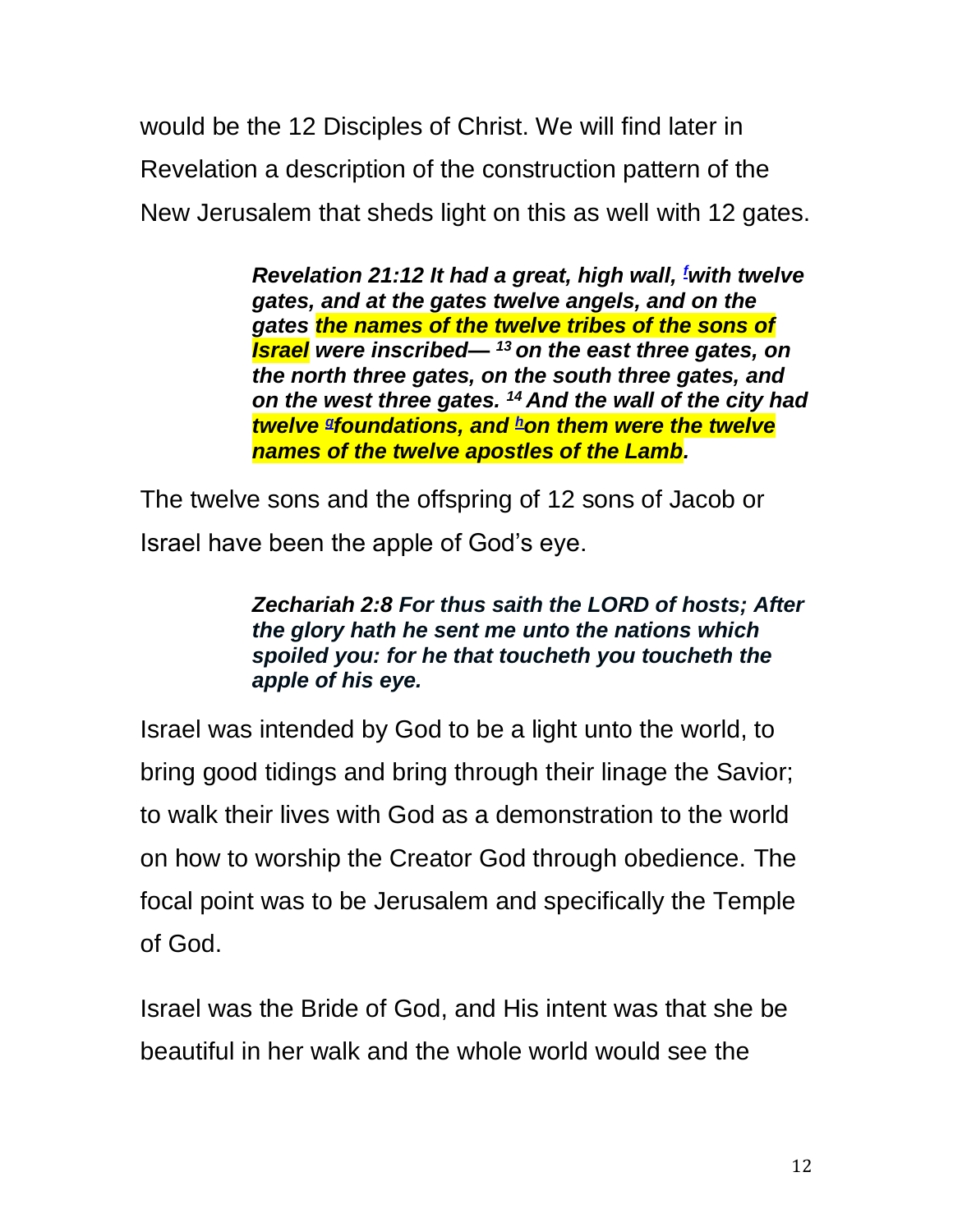loving relationship between God and His Bride. Does any of that sound familiar about Jesus and the Church big(C)?

Israel failed in their walk with God time and time again just as you and I have. But unlike believers the ultimate failure of all of Israel was their rejection of the Messiah, Jesus Christ.

God chose Jacob or Israel for a special purpose and the more time that elapsed from that moment of choosing until even now Israel has rejected the most important part of their mission; to be a Holy People set apart for God's purpose to bring the Good News to the world. They were to be the CHURCH as a visible sign to the World.

A friend in Israel estimated that only 10% of Israelis are practicing their religion today. At the same time Israelis with the genes of the 12 tribes are reuniting in Israel at an increasing rate. If you don't practice the religion of Israel, why would you want to go back there? It has to be predominately from the physical aspect that is drawing them, as there is very little spiritual draw for Israelis to return to their homeland.

God did not replace Israel with the CHURCH, He still loves Israel, but He needed a people that would bring the Good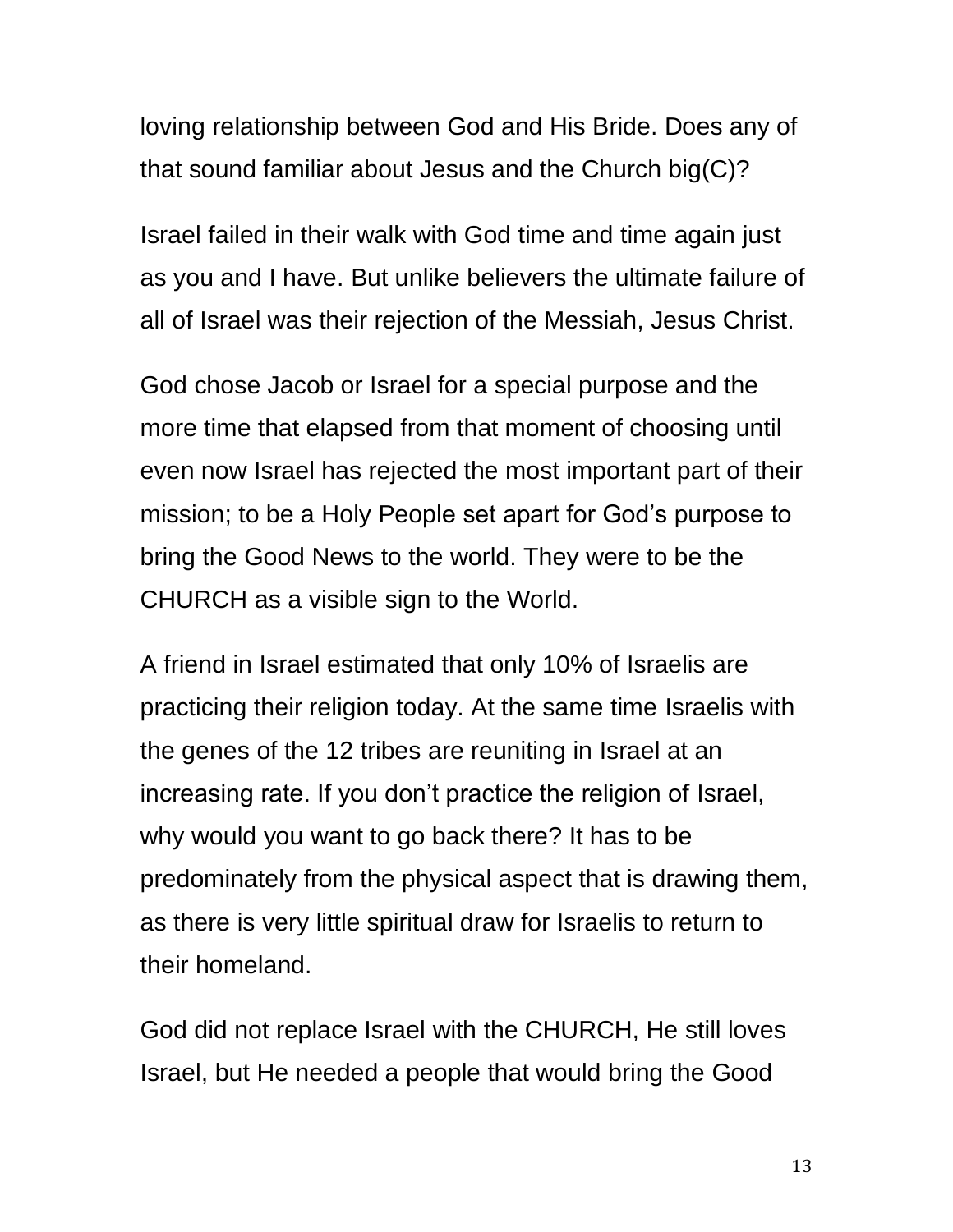News to the world. Through the Death of His Son on the Cross-the ultimate sacrifice that covered the sins of the world; Jesus Christ is that Good News. His delivery system was to be the Church, (Big C) the Bride and or Body of Christ.

We are all sinners, and we know that to sin in one thing causes us to be cast into the lot of all sinners; so, we are all sinners and sin leads to death.

> *Romans 3[:23F](http://biblehub.com/romans/3-23.htm)or all have sinned, and come short of the glory of God;*

*Romans 6:16 Know ye not, that to whom ye yield yourselves servants to obey, his servants ye are to whom ye obey; whether of sin unto death, or of obedience unto righteousness?*

The Good News is that the Blood of the Lamb has redeemed you, the Blood of Jesus Christ on the Cross-was shed for you and is "Sufficient!"

**Q.** How many people does God want to save?

*2 Peter 3[:9T](http://biblehub.com/2_peter/3-9.htm)he Lord is not slack concerning his promise, as some men count slackness; but is longsuffering to us-ward, not willing that any should perish, but that all should come to repentance.*

**A.** All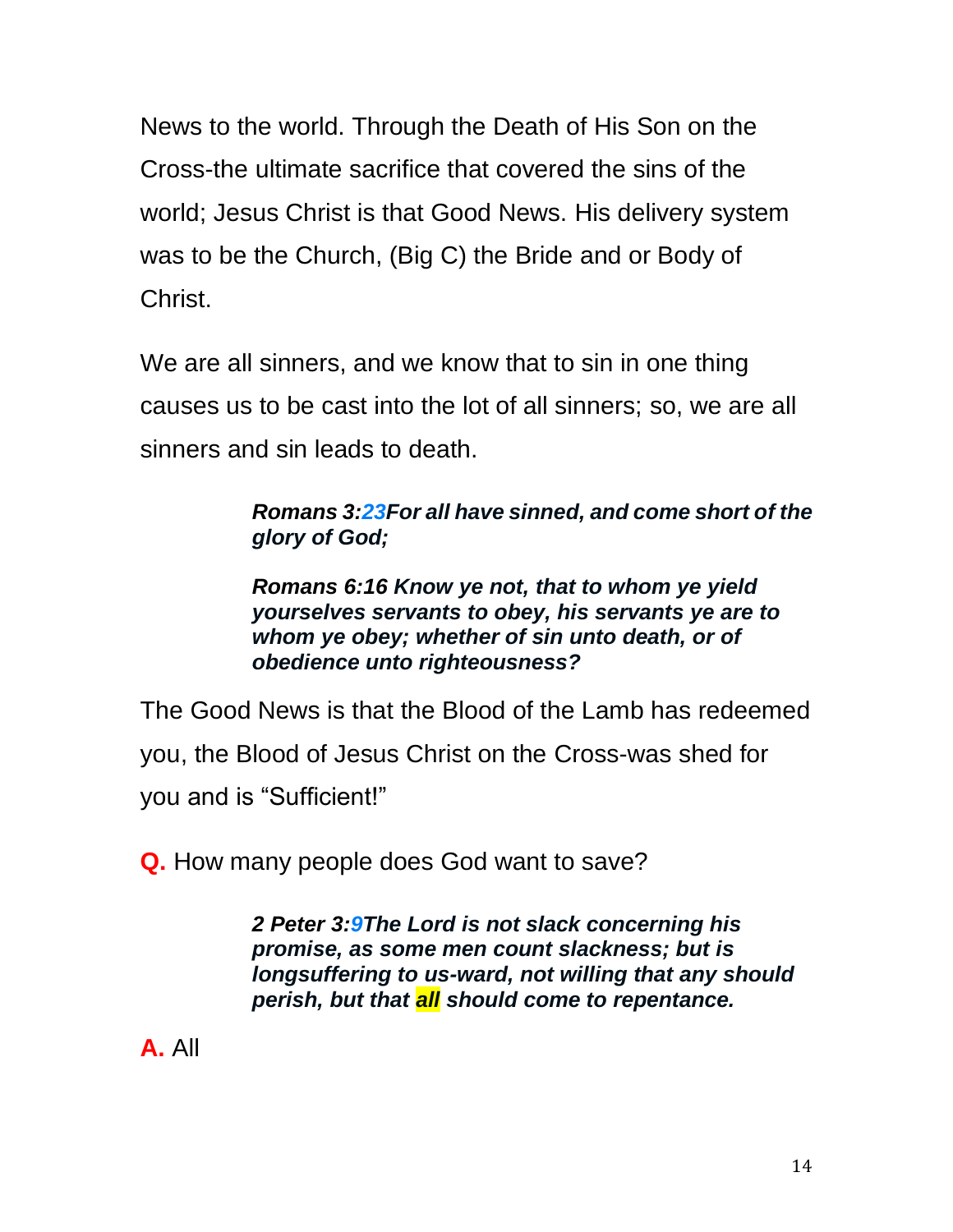Back to vs 5

**[5O](http://biblehub.com/revelation/7-5.htm)f the tribe of Juda** *were* **sealed twelve thousand. Of the tribe of Reuben** *were* **sealed twelve thousand. Of the tribe of Gad** *were* **sealed twelve thousand. [6O](http://biblehub.com/revelation/7-6.htm)f the tribe of Aser** *were* **sealed twelve thousand. Of the tribe of Nepthalim** *were* **sealed twelve thousand. Of the tribe of Manasses** *were* **sealed twelve thousand. [7O](http://biblehub.com/revelation/7-7.htm)f the tribe of Simeon** *were* **sealed twelve thousand. Of the tribe of Levi** *were* **sealed twelve thousand. Of the tribe of Issachar** *were* **sealed twelve thousand. [8O](http://biblehub.com/revelation/7-8.htm)f the tribe of Zabulon** *were* **sealed twelve thousand. Of the tribe of Joseph** *were* **sealed twelve thousand. Of the tribe of Benjamin** *were* **sealed twelve thousand.**

**Reuben, Simeon, Levi, Judah, Issachar, Zebulun, Joseph, Benjamin, Dan, Naphtali, Gad, and Asher**

**Q.** Do you find anything peculiar about the list of the 12 tribes of Israel?

There is an interesting number at work here, but it requires some study and wisdom. These events are mostly yet to occur; we are getting a preview from God to John to us.

One of the interesting things is the removal of Dan from the list of actual sons of Israel and the insertion of two of his grandsons, Manasseh, and Ephraim, then the later demoting of Ephraim and the inclusion in the list of Manasseh.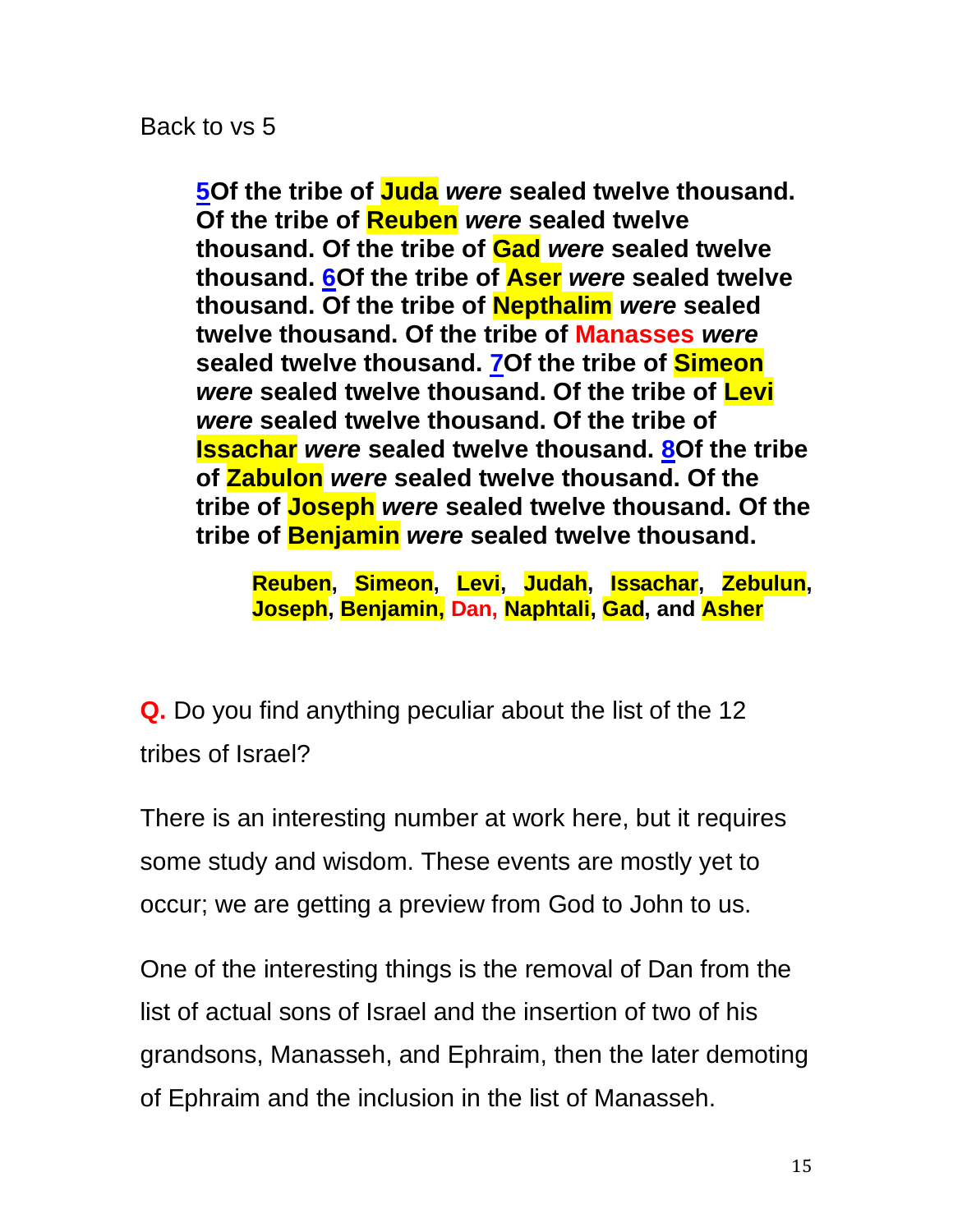Ephraim was the younger brother of Manasseh but when Jacob blessed his two grandsons, he crossed his hands and placed his right hand on his younger son Ephraim, so Ephraim received the birthright of his Grandfather Israel over Manasseh much to the chagrin of Joseph their father.

> *Genesis 48[:8A](http://biblehub.com/genesis/48-8.htm)nd Israel beheld Joseph's sons, and said, Who are these? [9A](http://biblehub.com/genesis/48-9.htm)nd Joseph said unto his father, They are my sons, whom God hath given me in this place. And he said, Bring them, I pray thee, unto me, and I will bless them. [10N](http://biblehub.com/genesis/48-10.htm)ow the eyes of Israel were dim for age, so that he could not see. And he brought them near unto him; and he kissed them, and embraced them. [11A](http://biblehub.com/genesis/48-11.htm)nd Israel said unto Joseph, I had not thought to see thy face: and, lo, God hath shewed me also thy seed. [12A](http://biblehub.com/genesis/48-12.htm)nd Joseph brought them out from between his knees, and he bowed himself with his face to the earth. [13A](http://biblehub.com/genesis/48-13.htm)nd Joseph took them both, Ephraim in his right hand toward Israel's left hand, and Manasseh in his left hand toward Israel's right hand, and brought them near unto him. [14A](http://biblehub.com/genesis/48-14.htm)nd Israel stretched out his right hand, and laid it upon Ephraim's head, who was the younger, and his left hand upon Manasseh's head, guiding his hands wittingly; for Manasseh was the firstborn.*

> *[15A](http://biblehub.com/genesis/48-15.htm)nd he blessed Joseph, and said, God, before whom my fathers Abraham and Isaac did walk, the God which fed me all my life long unto this day,*

> *[16T](http://biblehub.com/genesis/48-16.htm)he Angel which redeemed me from all evil, bless the lads; and let my name be named on them, and the name of my fathers Abraham and Isaac; and let them grow into a multitude in the midst of the earth.*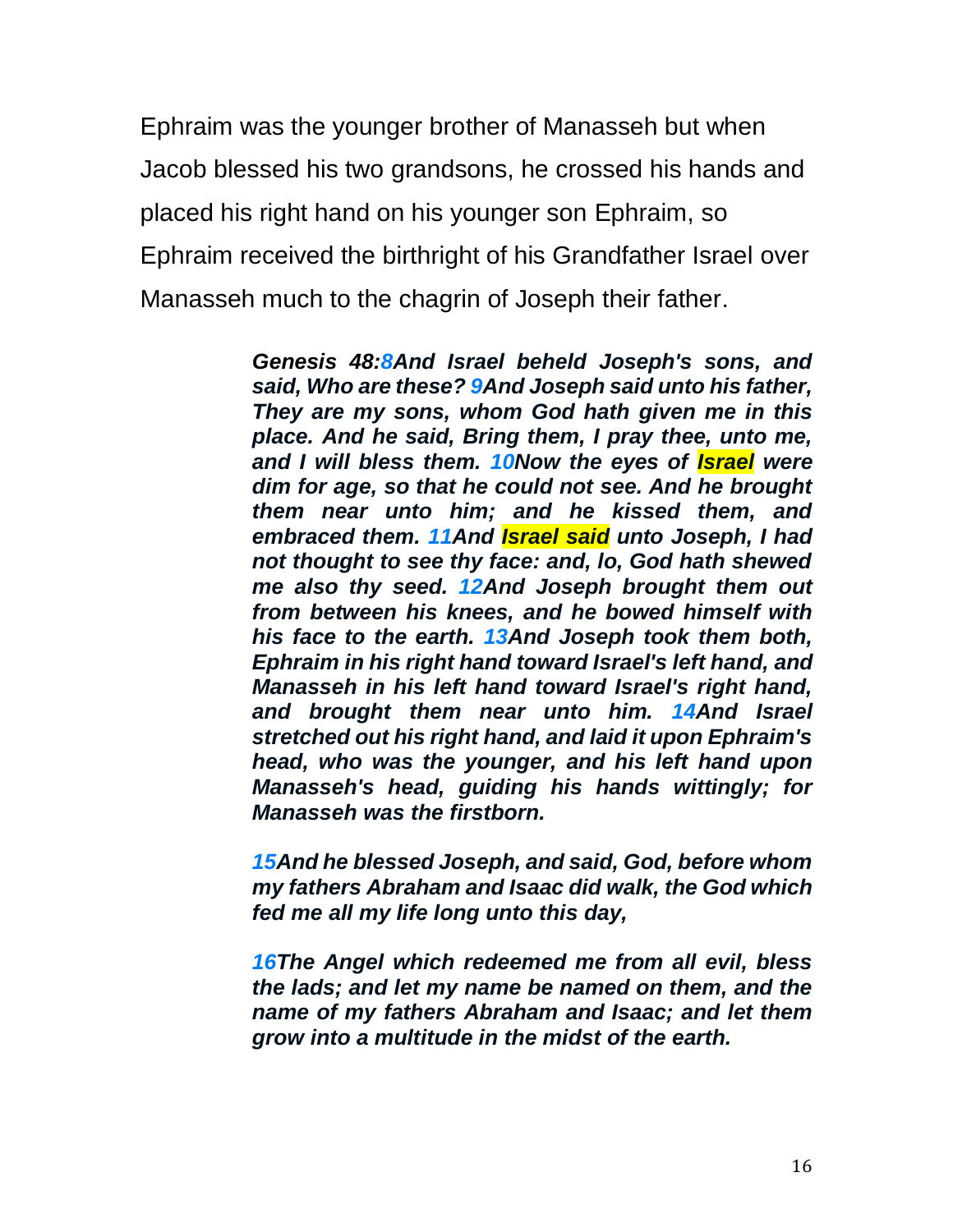*[17A](http://biblehub.com/genesis/48-17.htm)nd when Joseph saw that his father laid his right hand upon the head of Ephraim, it displeased him: and he held up his father's hand, to remove it from Ephraim's head unto Manasseh's head. [18A](http://biblehub.com/genesis/48-18.htm)nd Joseph said unto his father, Not so, my father: for this is the firstborn; put thy right hand upon his head. [19A](http://biblehub.com/genesis/48-19.htm)nd his father refused, and said, I know it, my son, I know it: he also shall become a people, and he also shall be great: but truly his younger brother shall be greater than he, and his seed shall become a multitude of nations.*

Now we see in Revelation when the 12 tribes are listed Dan is excluded, Ephraim is excluded, and Manasseh is included.

What did Ephraim do to be excluded from this list after being blessed by Israel/Jacob?

Psalms 78:9-17, 65-67

*Psalms 78[:9T](http://biblehub.com/psalms/78-9.htm)he men of Ephraim, though armed with bows, turned back on the day of battle; [10t](http://biblehub.com/psalms/78-10.htm)hey did not keep God's covenant and refused to live by his law. [11T](http://biblehub.com/psalms/78-11.htm)hey forgot what he had done, the wonders he had shown them. [12H](http://biblehub.com/psalms/78-12.htm)e did miracles in the sight of their ancestors in the land of Egypt, in the region of Zoan. [13H](http://biblehub.com/psalms/78-13.htm)e divided the sea and led them through; he made the water stand up like a wall. [14H](http://biblehub.com/psalms/78-14.htm)e guided them with the cloud by day and with light from the fire all night. [15H](http://biblehub.com/psalms/78-15.htm)e split the rocks in the wilderness and gave them water as abundant as the seas; [16h](http://biblehub.com/psalms/78-16.htm)e brought streams out of a rocky crag and made water flow down like rivers. [17B](http://biblehub.com/psalms/78-17.htm)ut they continued to sin against him, rebelling in the wilderness against the Most High.*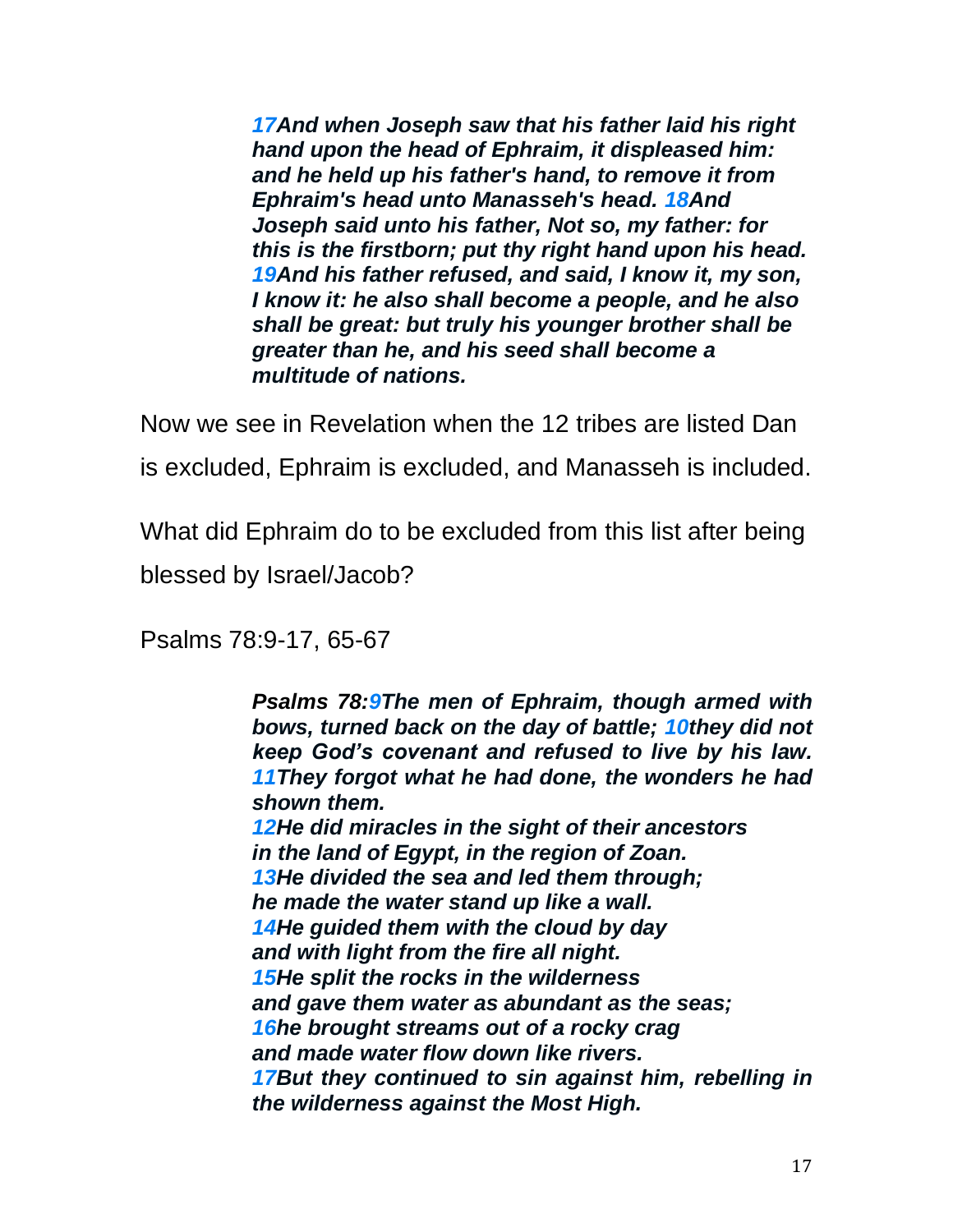*Psalms 78[:65T](http://biblehub.com/psalms/78-65.htm)hen the Lord awoke as from sleep,as a warrior wakes from the stupor of wine[.66H](http://biblehub.com/psalms/78-66.htm)e beat back his enemies; he put them to everlasting shame[.67T](http://biblehub.com/psalms/78-67.htm)hen he rejected the tents of Joseph, he did not choose the tribe of Ephraim;*

The next verses are of great significance as to the Body of Christ in end times and have a good deal of controversy as to when this occurs. The following verses give the explanation as to who this untold number of people are. The controversy comes as to when this event happens and who are included.

## **Praise from the Great Multitude**

**[9A](http://biblehub.com/revelation/7-9.htm)fter this I beheld, and, lo, a great multitude, which no man could number, of all nations, and kindreds, and people, and tongues, stood before the throne, and before the Lamb, clothed with white robes, and palms in their hands;**

It sounds like all the saved of the world.

**"a great multitude which no man could number, of all nations, and kindreds and people and tongues, stood before the throne, and before the lamb, clothed with white robes and palms in their hands."** 

**[10A](http://biblehub.com/revelation/7-10.htm)nd cried with a loud voice, saying, Salvation to our God which sitteth upon the throne, and unto the Lamb.**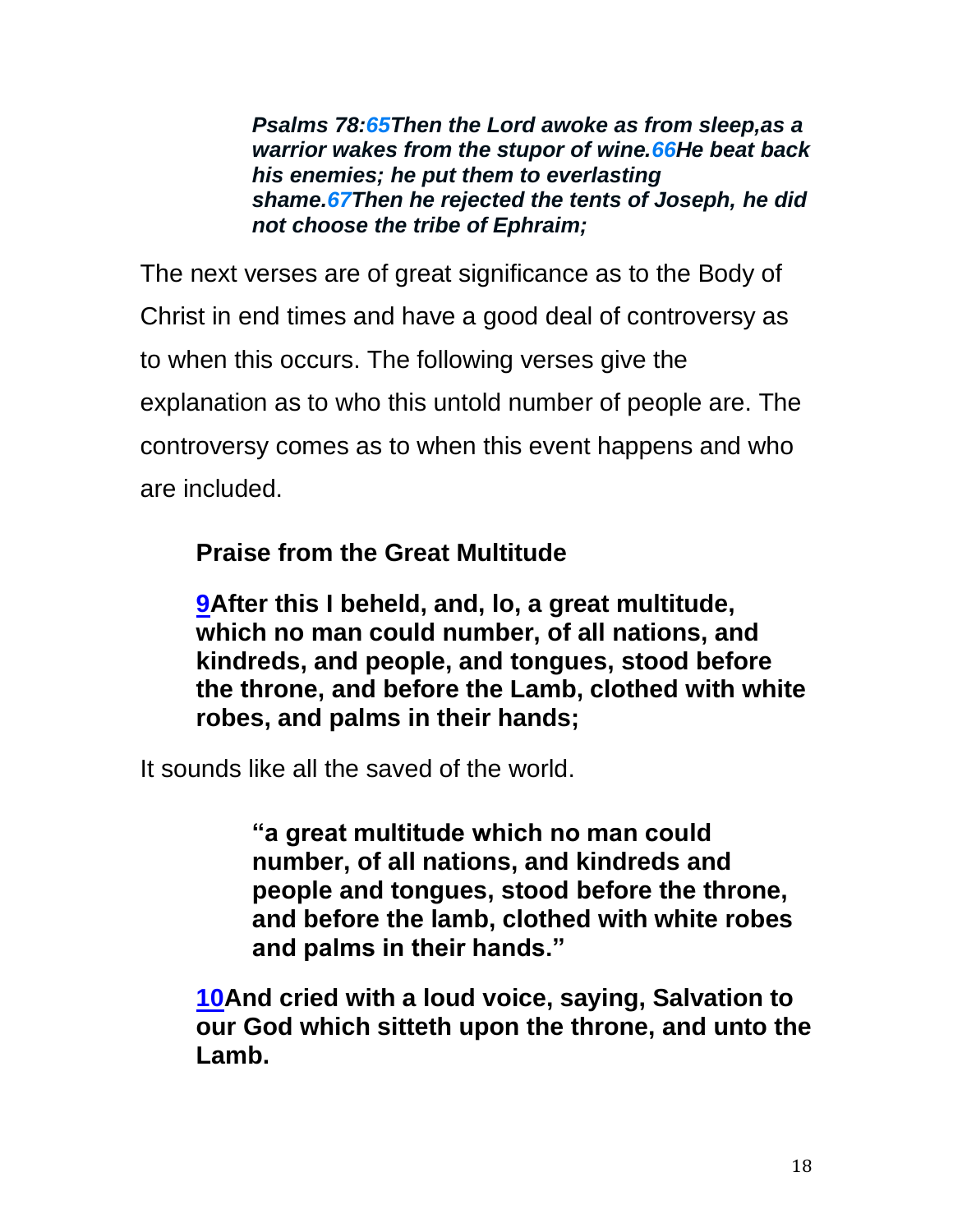The Author of our salvation is the God Head (Three in One) alone. The sentence then includes of course the Lamb; Jesus Christ, the Holy Spirit is understood to be included. These saved souls are praising God for His Love, Mercy and Grace.

## **[11A](http://biblehub.com/revelation/7-11.htm)nd all the angels stood round about the throne, and** *about* **the elders and the four beasts, and fell before the throne on their faces, and worshipped God,**

#### *the elders and the four beasts, and fell before the throne on their faces, and worshipped God,*

Perhaps we could look at this as two categories; the heavenly host that have been with God since they were created and secondly those who have been saved by the Blood of the Lamb from all time, that were born of woman.

The group called out in vs 11 is the first group those created beings that have been with God since they were created.

# **December 5, 2021**

**[12S](http://biblehub.com/revelation/7-12.htm)aying, Amen: Blessing, and glory, and wisdom, and thanksgiving, and honour, and power, and might,** *be* **unto our God for ever and ever. Amen.**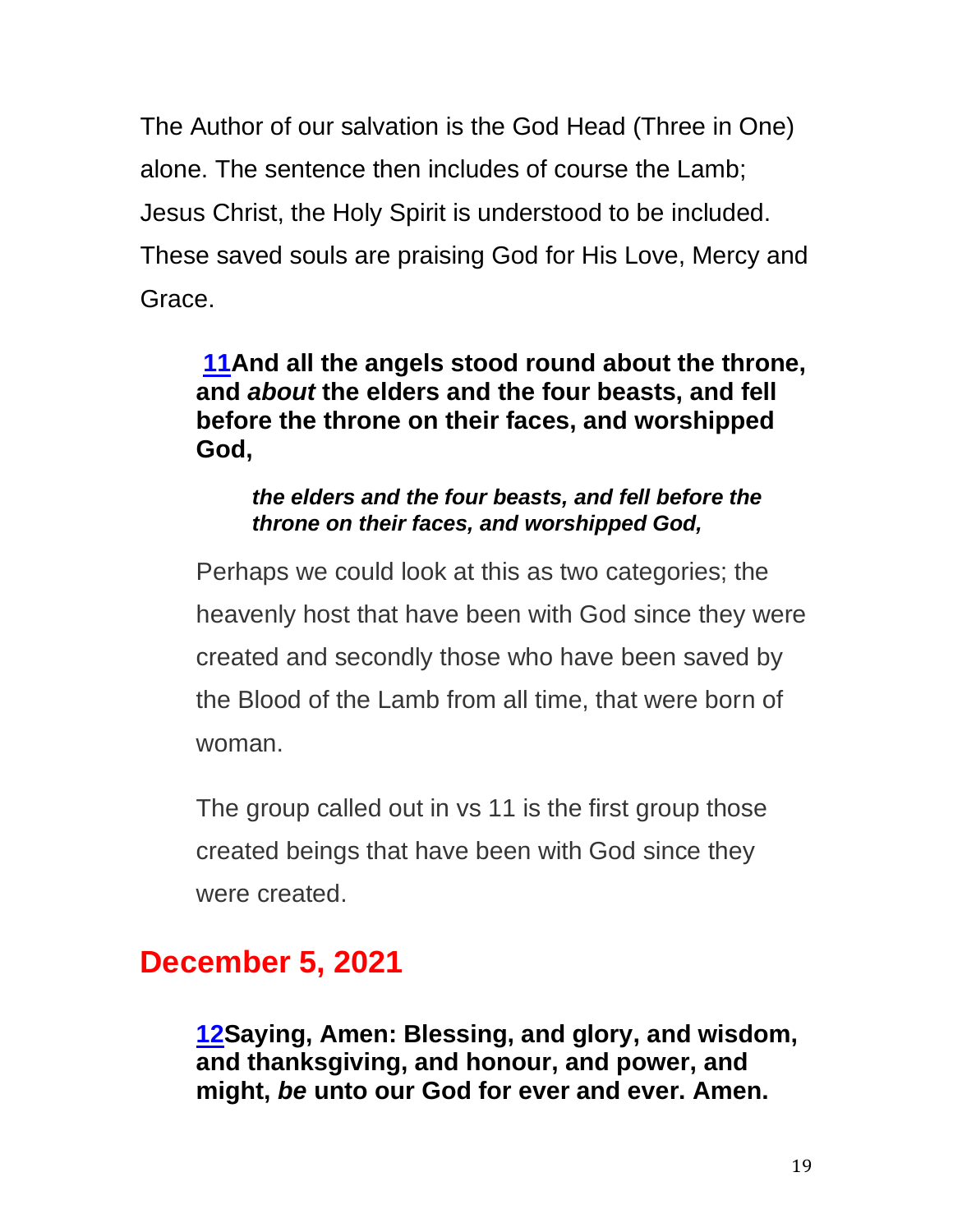What is said to God giving all praise and worship to the only one who is worthy of any praise. There is no man or woman worthy of such an honor and we will have hearts filled with Thanksgiving for the blessing of Mercy and Grace.

Whether we say it or not God is God; He has been God and will remain God for eternity, His reign will never end. As one song puts it when we have been with God in for a thousand years, we are no closer to the end than when we first began.

## **[13A](http://biblehub.com/revelation/7-13.htm)nd one of the elders answered, saying unto me, What are these which are arrayed in white robes? and whence came they?**

In a sense this elder is asking a rhetorical question of a humble human that is Heaven and has no idea what he is seeing. It is simply a linguistic method of demanding an answer that will come from the one asking the question.

## **[14A](http://biblehub.com/revelation/7-14.htm)nd I said unto him, Sir, thou knowest. And he said to me, These are they which came out of great tribulation, and have washed their robes, and made them white in the blood of the Lamb.**

The inference here is that these are from a specific time in history, namely the last 7 years of Tribulation or more specifically the last 3 ½ years called the Great Tribulation. According to many commentators who are linguistically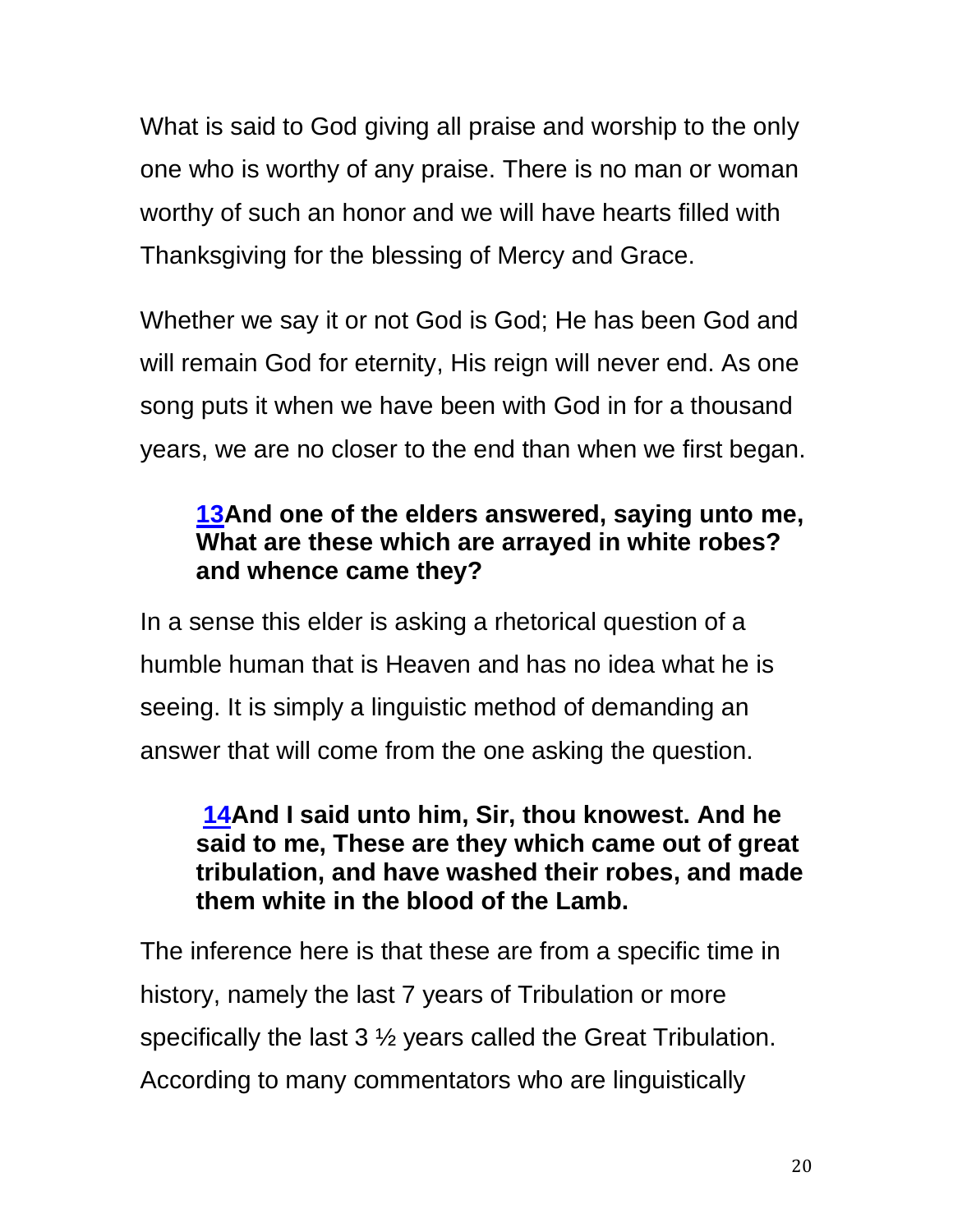astute claim that the tense of the words used indicates a much broader sense of who these saints are. Those commentators believe that these dressed in white are the Church, the Bride of Christ saved through all time by the Blood of the Lamb. The reference according to many commentators (Great Tribulation) speaks to all the tribulations or in other terms (afflictions, reproaches, persecutions), that those that love God have endured since time on earth began.

## **[15T](http://biblehub.com/revelation/7-15.htm)herefore are they before the throne of God, and serve him day and night in his temple: and he that sitteth on the throne shall dwell among them.**

We really don't know exactly what this "serve Him day and night in His Temple" means as there is no Biblical indication of a Temple in Heaven. It likely means that each of us will have specific things to do that we will relish with great joy. God created an immense universe and perhaps that is the "temple" that is meant here. I have no idea if what He has in store for us is to serve Him throughout that creation, to what end other than serving in obedience out of Love for God, I have no idea, but I look forward to with great expectation.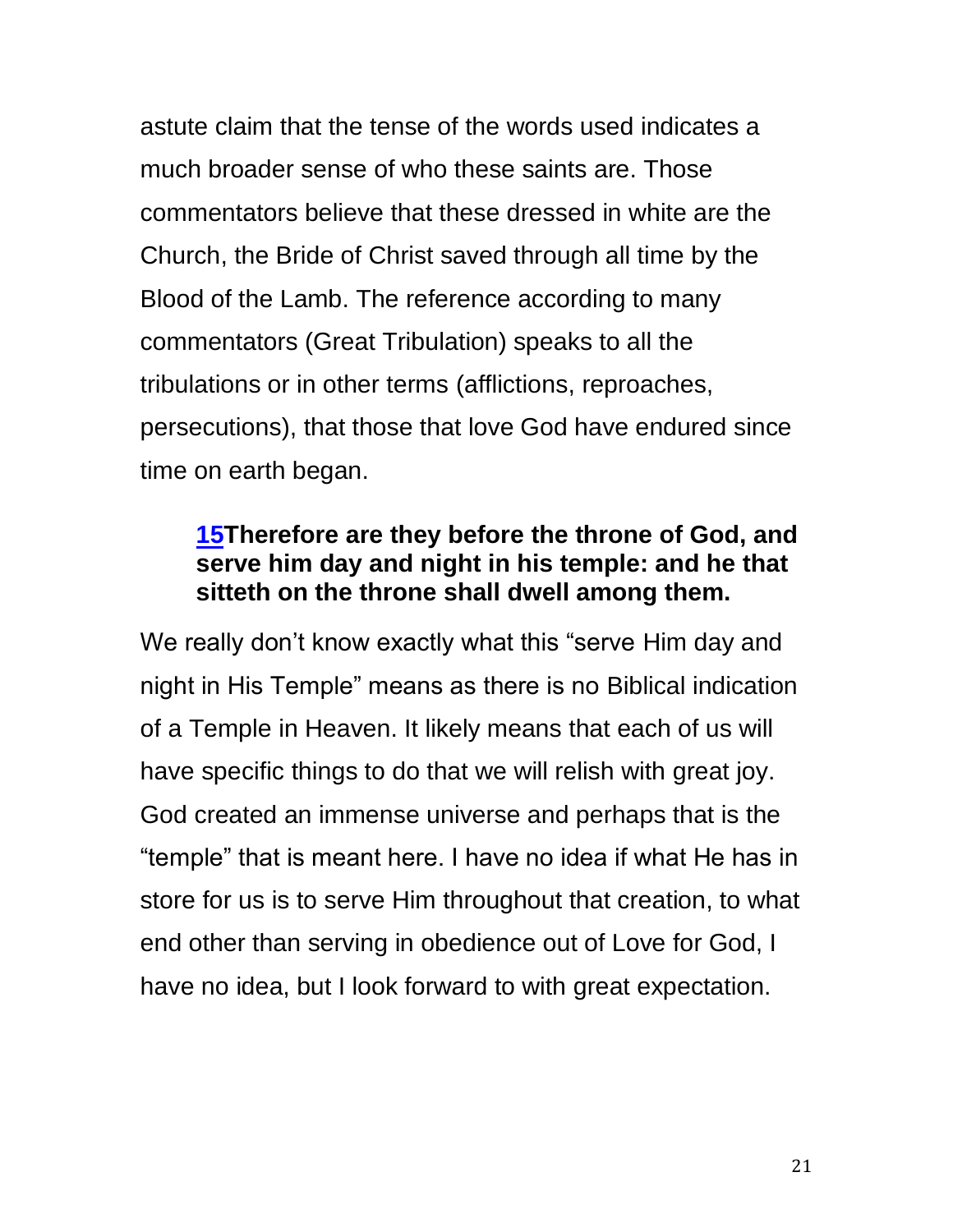**[16T](http://biblehub.com/revelation/7-16.htm)hey shall hunger no more, neither thirst any more; neither shall the sun light on them, nor any heat.**

**Q.** Did Jesus need to eat any food after His resurrection?

*Luke 24: [36A](https://biblehub.com/luke/24-36.htm)nd as they thus spake, Jesus himself stood in the midst of them, and saith unto them, Peace be unto you. [37B](https://biblehub.com/luke/24-37.htm)ut they were terrified and affrighted, and supposed that they had seen a spirit. [38A](https://biblehub.com/luke/24-38.htm)nd he said unto them, Why are ye troubled? and why do thoughts arise in your hearts? [39B](https://biblehub.com/luke/24-39.htm)ehold my hands and my feet, that it is I myself: handle me, and see; for a spirit hath not flesh and bones, as ye see me have. [40A](https://biblehub.com/luke/24-40.htm)nd when he had thus spoken, he shewed them his hands and his feet. [41A](https://biblehub.com/luke/24-41.htm)nd while they yet believed not for joy, and wondered, he said unto them, Have ye here any meat? [42A](https://biblehub.com/luke/24-42.htm)nd they gave him a piece of a broiled fish, and of an honeycomb. [43A](https://biblehub.com/luke/24-43.htm)nd he took it, and did eat before them. (emphasis mine)*

The issue of thirst also would indicate that we will not be thirsty either due to not needing drink or that ample liquid would be available to satisfy all.

The last is a combination of sunlight and heat that is generated from the sun most likely. Neither will be required which when we weigh all of this together might lead us to a speculative understanding.

We know that Jesus after His ascension was not bound by the laws of nature that God had created at vast creation.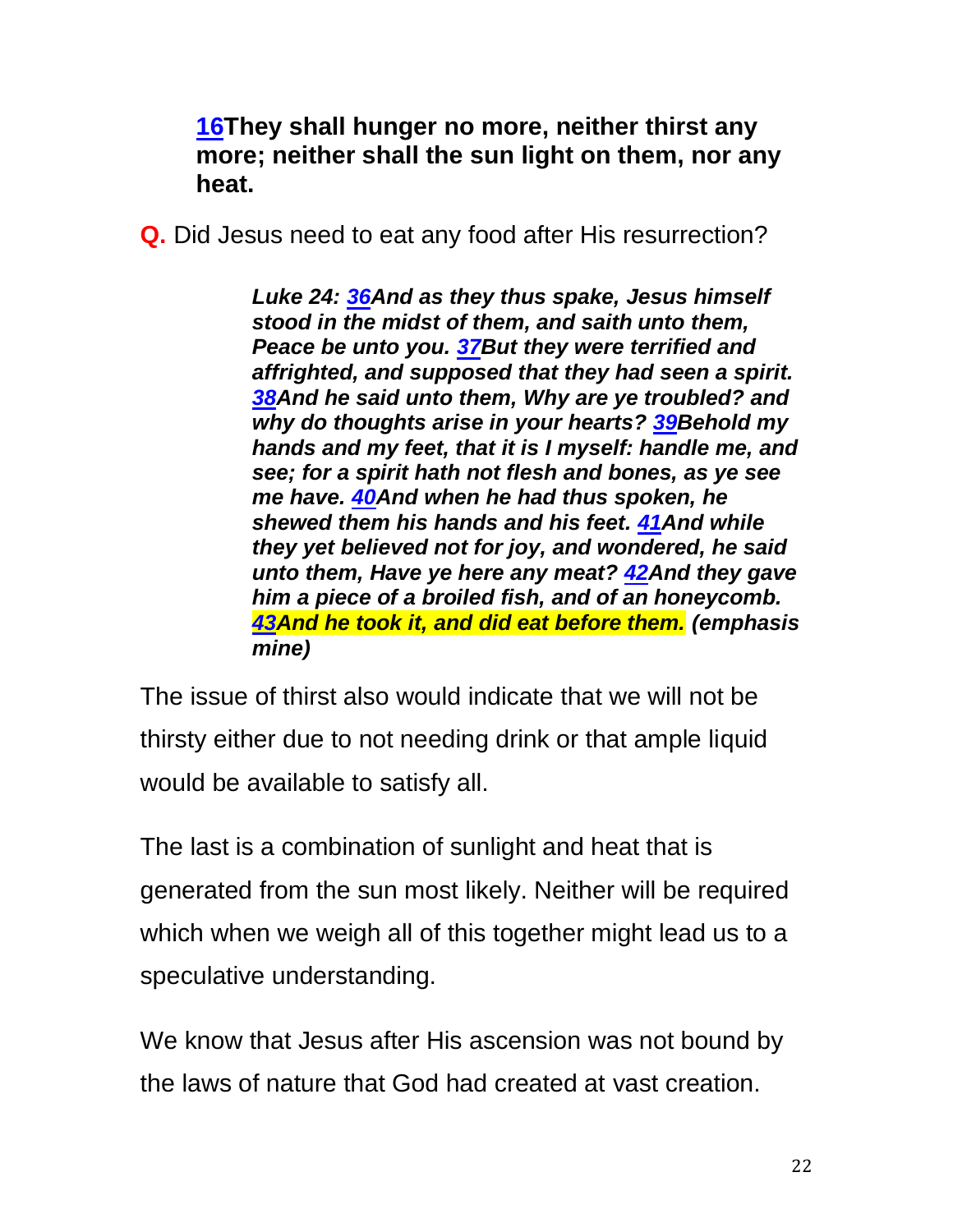Jesus could use them or disregard those laws. Gravity seems to have no effect on Christ, open wounds seem to have no effect on Christ; being visible and invisible was available to Christ as was walking through solid objects. Those things alone give us cause to understand that our existence after Rapture changes dramatically. God tells us we will not need the sun or heat?

> *1 John 3: Beloved, now are we the sons of God, and it doth not yet appear what we shall be: but we know that, when he shall appear, we shall be like him; for we shall see him as he is.*

This verse from 1 John tells us several things that we already know and then sends us to some things we may not know first-hand but can rely on.

- 1. We are the sons of God
- 2. We don't know what we will look or be like other than we are told that we will be known as we were known.
- 3. We are told that when He, Jesus appears, we will be like Him.
- 4. We shall see Him as He is, and we will be like that.

What do we know about Jesus after His ascension? We covered some of those things that Scripture reveals about Jesus's person. He can move with ease throughout creation, both the Spiritual dimension and the visible physical dimension but His disciples recognized Him. He is not bound